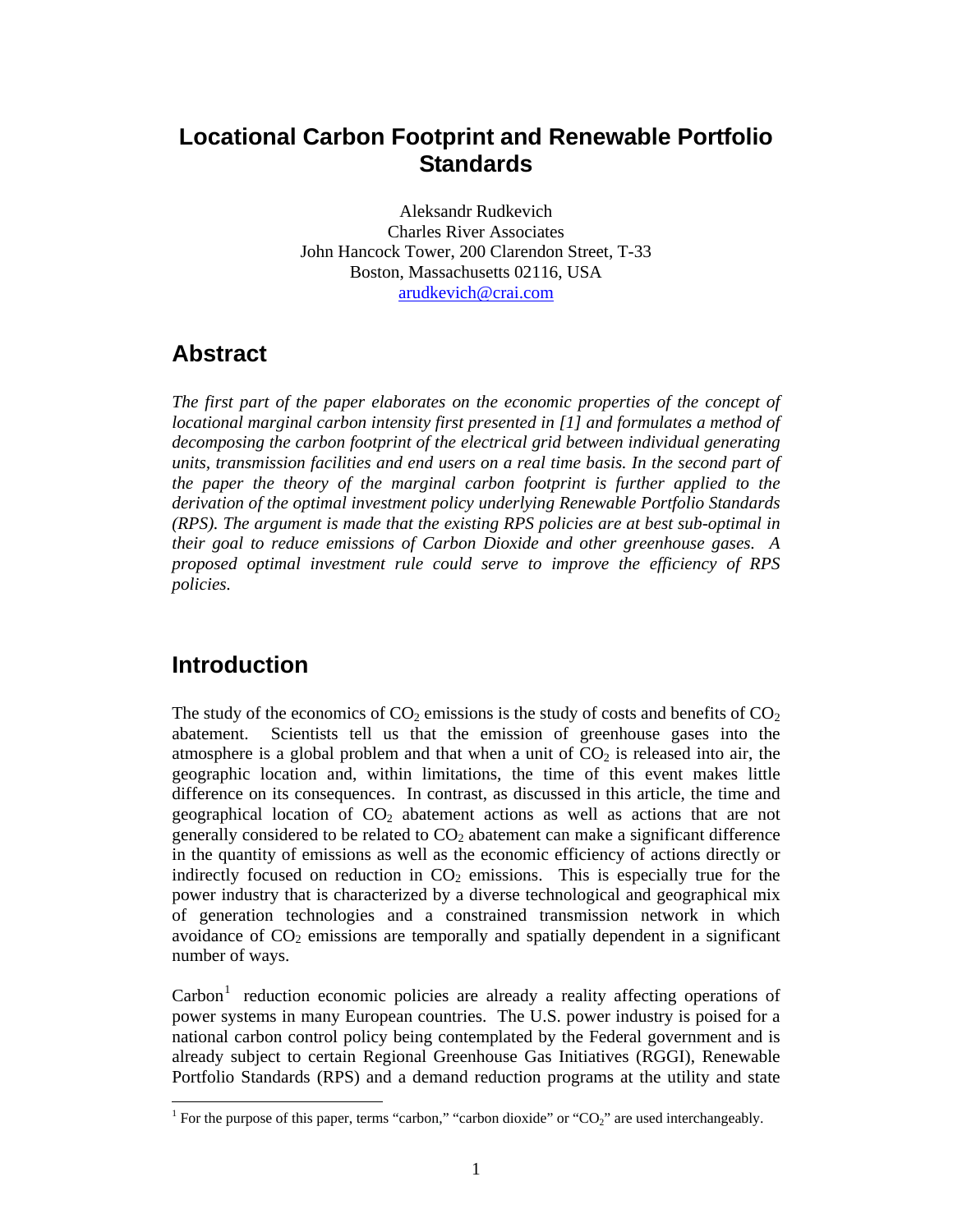levels, all claiming  $CO<sub>2</sub>$  reduction as a policy centerpiece. The investment community and industry project developers have expressed an increasing interest in the development of renewable generation technologies such as wind and solar on a massive scale and in construction of high voltage transmission lines to deliver renewable energy to the markets [2, 3, 4]. These referenced studies provide an example of analyses in which the impact of  $CO<sub>2</sub>$  abatement solutions is examined at a highly detailed level of engineering economics involving a combination of security constrained generation dispatch, power flow analysis and emission tracking on a generating unit specific basis. In the process of reviewing [2] and working on [3, 4] and other similar studies, the author had to acknowledge the disconnect between the level of detail required by these analyses and a relatively poor system of power industry specific concepts addressing the economics of  $CO<sub>2</sub>$  abatement.

The detailed engineering and mathematical analysis of  $CO<sub>2</sub>$  emissions in constrained power networks presented in this paper is initially developed in [1] which introduces the concept of marginal carbon intensity (MCI) of electricity consumption and studies time-dependent and locational properties of MCI within a networked power system that are similar those of locational marginal prices.

Section 1 of the present paper restates basic concepts introduced in [1] and then in Section 2 further expands the MCI theory toward the analysis of the locational carbon footprint of loads, generators and constrained transmission facilities within a power system. In that section of the paper, we provide a formal definition of the carbon footprint of a system element, derive mathematical formulas underlying its calculation and establish the relationship between the total system-wide mass of carbon emissions and carbon footprints of system elements.

Section 3 of the paper provides an application of this theory to the analysis of Renewable Portfolio Standards. Implementation of the RPS policy side-by-side with the nationwide or global carbon regulation offers the power industry a two-prong approach to  $CO<sub>2</sub>$  emissions control. Cap-and-trade or carbon tax-based policy directly affects dispatch order of thermal generating plants, electricity prices and thereby sends price signals with respect to new entry and retirement decisions on the part of generators and at the same time affects transmission planning decisions. RPS policies create incentives for renewable generating technologies to enter the market by providing investment subsidies to project developers. The intent here is to attract technological innovations to renewable generation technologies and bring them into the market at an accelerated pace. Generally, this has a potential to provide a relatively soft transitional path for the industry by not forcing thermal generators, primarily coal, into retirement through an introduction of a carbon price shock before the alternative renewable generating technology can take their place in the electricity market.

At the same time, as demonstrated in Section 3 of this paper, presently introduced RPS policies are poorly designed and inefficient. This is primarily because the subsidies provided to participants of RPS programs are not well aligned with the objective of carbon reduction. Under existing RPS programs, developers of renewable resources are paid on a per MWh of renewable generation regardless of the amount of  $CO<sub>2</sub>$  they actually displace.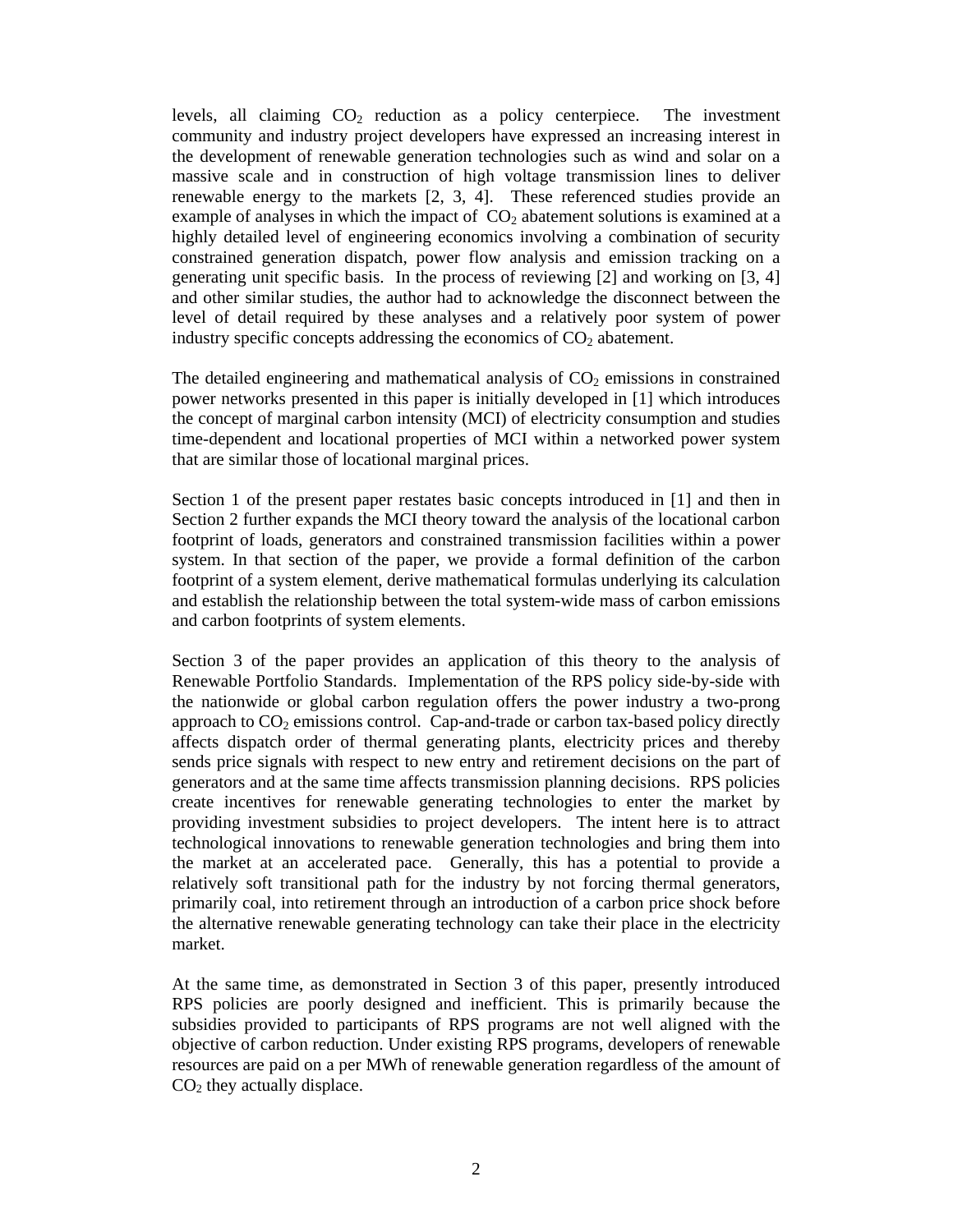To that end, we introduce a theoretical construct underlying a design of the optimal RPS program. In developing this construct, we provide a systematic comparison of two alternative RPS designs, one in which the subsidy provided to developers of renewable resources is used to maximize the total renewable energy and another one, in which the subsidy is used to minimize  $CO<sub>2</sub>$  emissions. We demonstrate that these two designs lead to different investment strategies.

## **1. Marginal Carbon Impact Indicators**

### *1.1. Marginal Carbon Intensity*

Let us consider an electrical grid as a whole and assume that at any moment in time we can measure the total mass of carbon emissions released by all interconnected generators. Thus,  $\mathbb{C}(t)$  - total mass of CO<sub>2</sub> emissions produced by the electrical grid measured in tons of  $CO<sub>2</sub>$  over time period *t*.

Assume now that a market participant finds it economically beneficial to implement a load reduction measure which reduces electricity demand by a small amount at a given location on the grid. An important question here is how many units of  $CO<sub>2</sub>$ emissions will this measure help to avoid? An indicator providing an answer to this question is *Marginal Carbon Intensity (MCI)* which is equal to the decrease in  $CO<sub>2</sub>$ emissions in the electrical network in response to an infinitesimal decrease in electricity demand and measured in  $(T/MWh)^2$ . As demonstrated in [1], *MCI* depends on the time and location of the applied demand reduction measure. The following mathematical formula defining the *MCI* reflects that dependency:

$$
MCI_{k}(t) = \frac{\partial \mathbb{C}(t)}{\partial L_{k}(t)}
$$
(1)

where  $L_{\nu}(t)$  denotes demand at time *t* at location *k*. The larger is  $MCI_{\nu}(t)$  for a given location and time, the greater is the change in the total carbon emission volume in response to the change in electricity demand. A positive value of  $MCI_k$  implies that at a given location and time an increase/decrease in electricity demand causes increase/decrease in  $CO_2$  emissions in the system. A negative value of  $MCI_k$  implies that at a given location and time changes in electricity demand and  $CO<sub>2</sub>$  emissions move in opposite directions. (A statistical analysis of demand reduction measures relying on real-time prices reported in [5] indicates that demand reduction could result in an increase in emissions, in this case  $NOx$  and  $SO<sub>2</sub>$ ).

In order to get a better insight into this indicator, consider an unconstrained electrical system dominated by three generating technologies: conventional coal, combined cycle gas-fired  $(CCg)$  generation and a simple cycle combustion gas turbine  $(CTg)$ . Their illustrative characteristics are presented in Table 1.

 $\overline{a}$ 

<sup>&</sup>lt;sup>2</sup> Here and elsewhere T stands for metric tons of Greenhouse Gases in  $CO_2$  equivalent.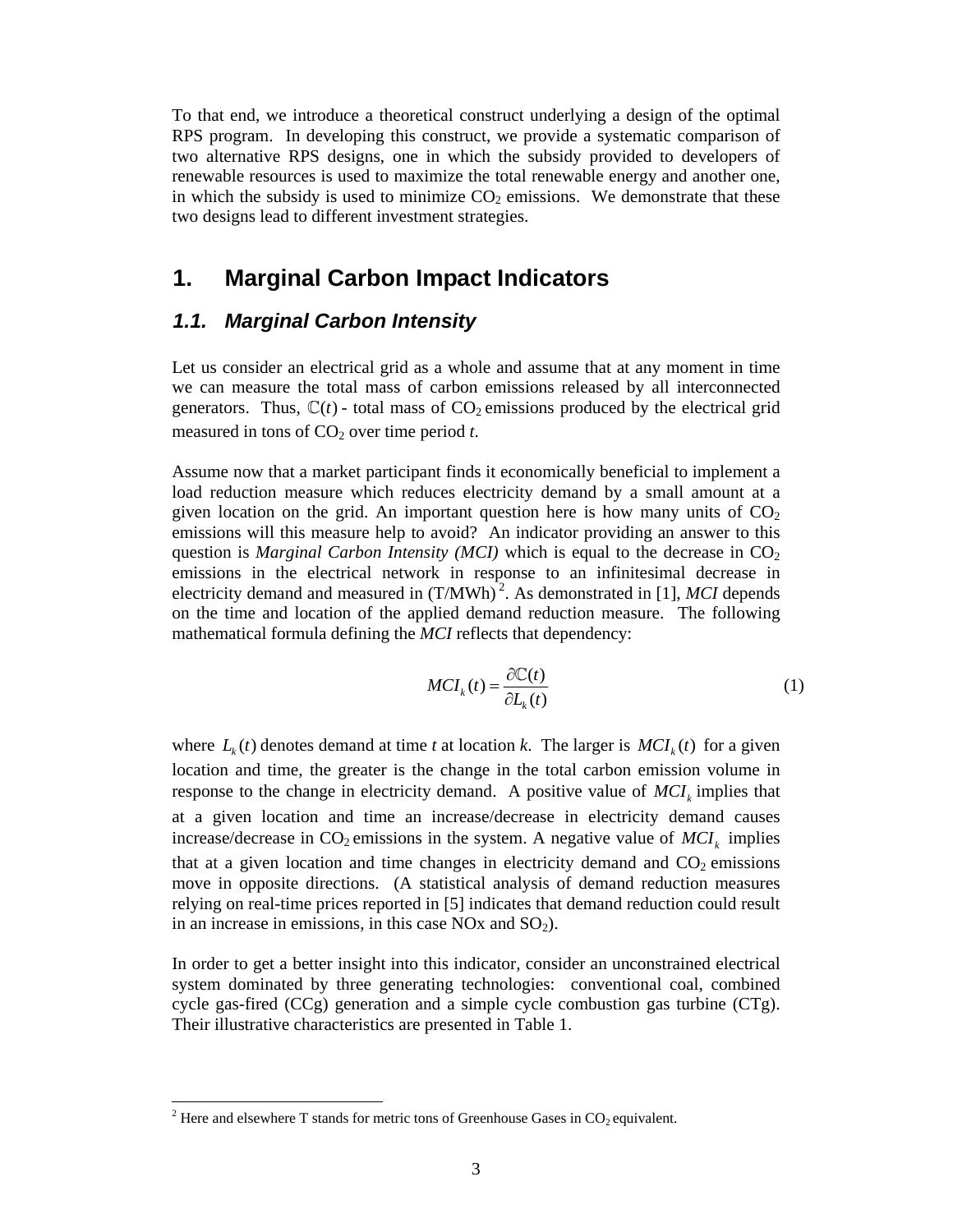| <b>Technology</b> | Rate<br>Heat<br>(Btu/kWh) | <b>Fuel Price</b><br>(\$/MMbtu) | VO&M<br>$(\frac{2}{3}/MWh)$ | $CO2$ rate<br>(T/MWh) | CO <sub>2</sub><br>price<br>(\$/T) | <b>Dispatch</b><br>cost<br>(S/MWh) |
|-------------------|---------------------------|---------------------------------|-----------------------------|-----------------------|------------------------------------|------------------------------------|
| Coal              | 9.500                     | 2.0                             | 1.0                         | 0.9                   | 10                                 | 29                                 |
| CCq               | 7.000                     | 5.0                             | 3.0                         | 0.4                   | 10                                 | 42                                 |
| CTg               | 11,000                    | 5.0                             | 5.0                         | 0.6                   | 10                                 | 66                                 |

**Table 1. Illustrative Characteristics of Generators** 

Parameters presented in this table are typical for these generating technologies. For the purpose of this example, we assume a  $$10/T$  value of CO<sub>2</sub> emissions reflecting a  $CO<sub>2</sub>$  control policy in a form of a carbon tax or a price associated with a cap-and-trade program. For generators, this value represents an expenditure which they factor into their dispatch cost along with fuel and variable O&M expenses. The dispatch cost determines a merit order in which generators are deployed while serving system demand. The marginal cost of electricity is set by the cost of the *marginal* generator<sup>3</sup> - the most expensive generator needed to meet the demand in a given time period. All *inframarginal* generators, those below the marginal generator in the merit order, are dispatched at their full capacity, while *supermarginal* generators, those above the marginal generator in the merit order, are not dispatched at all.

A small enough increase or decrease in electricity demand in a given and short enough time period causes an equal (in absence of losses) increase or decrease in output of the marginal generator. Therefore, in each time period the marginal carbon intensity is determined by the emission rate of the generator that is marginal during that period. This is illustrated graphically on Figure 1 which depicts a chronological demand profile for a day, marginal generation technology at each point in time and the resulting dynamics of the *MCI*. As this figure demonstrates, marginal carbon intensity can vary significantly over time by following the change of the marginal generator. In answer to the originally posed question, the amount of carbon avoided by a small load reduction will be changing over time and and will depend on the marginal generator operating at any point in time. Temporal changes in the amount of avoided carbon are significant and could vary by a factor of greater than two when the marginal generating technology switches between convential coal and combined cycle gas-fired generation.

 $\overline{a}$ 

<sup>&</sup>lt;sup>3</sup> In this and all other examples we assume that generators are always deployed on the basis of their dispatch costs.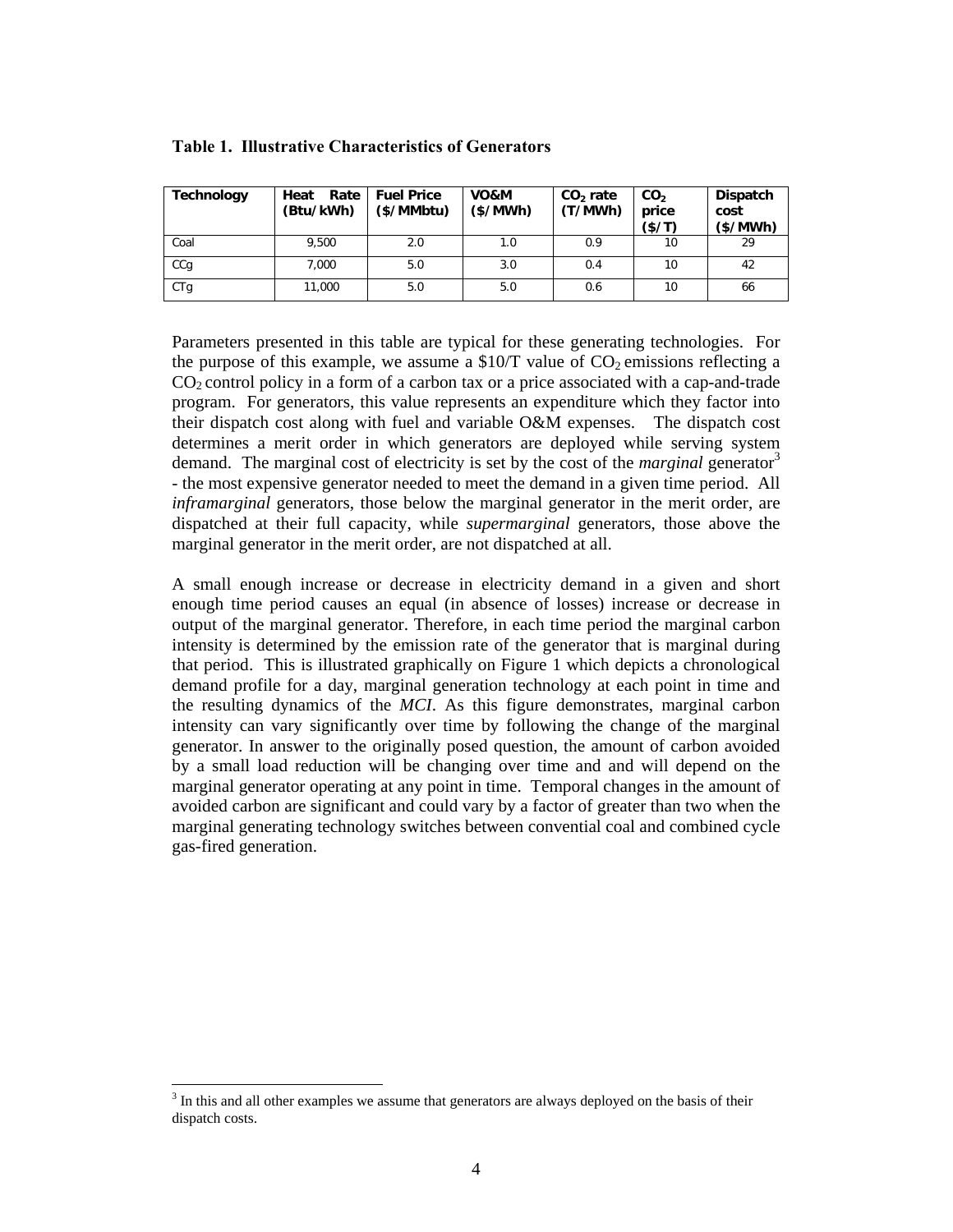

**Figure 1. Electricity Demand, Marginal Generators and Marginal Carbon Intensity over Time** 

The above discussion of the marginal carbon intensity in an unconstrained lossless system could be summarized by the following formula

$$
MCI_{k}(t) = \sigma_{*}(t) \tag{2}
$$

i.e. marginal carbon intensity at all locations is equal to the carbon emission rate of the marginal generator  $\sigma_*(t)$ .

In a power network, when some transmission constraints bind, there are multiple marginal generating units<sup>4</sup> each with a different emission rate. A demand decrease at a given location requires a redispatch of these marginal units, some of which may have to be ramped down, some ramped up and other should remain unmoved in order to respond to a decremental demand without violating the security of the transmission system. In sum, marginal units have to be moved in tandem, in proportion to each other resulting in the following formula for locational *MCI*.

$$
MCI_k = \sum_{j=1}^{m} \alpha_{kj} \sigma_j
$$
 (3)

Where *k* is the location (node) on the electrical grid for which *MCI* is calculated, *m* is the number of marginal units,  $\sigma_1, ..., \sigma_m$  are CO<sub>2</sub> emission rates of marginal units,

 4 Typically the number of marginal units equals the number of binding transmission constraints plus 1.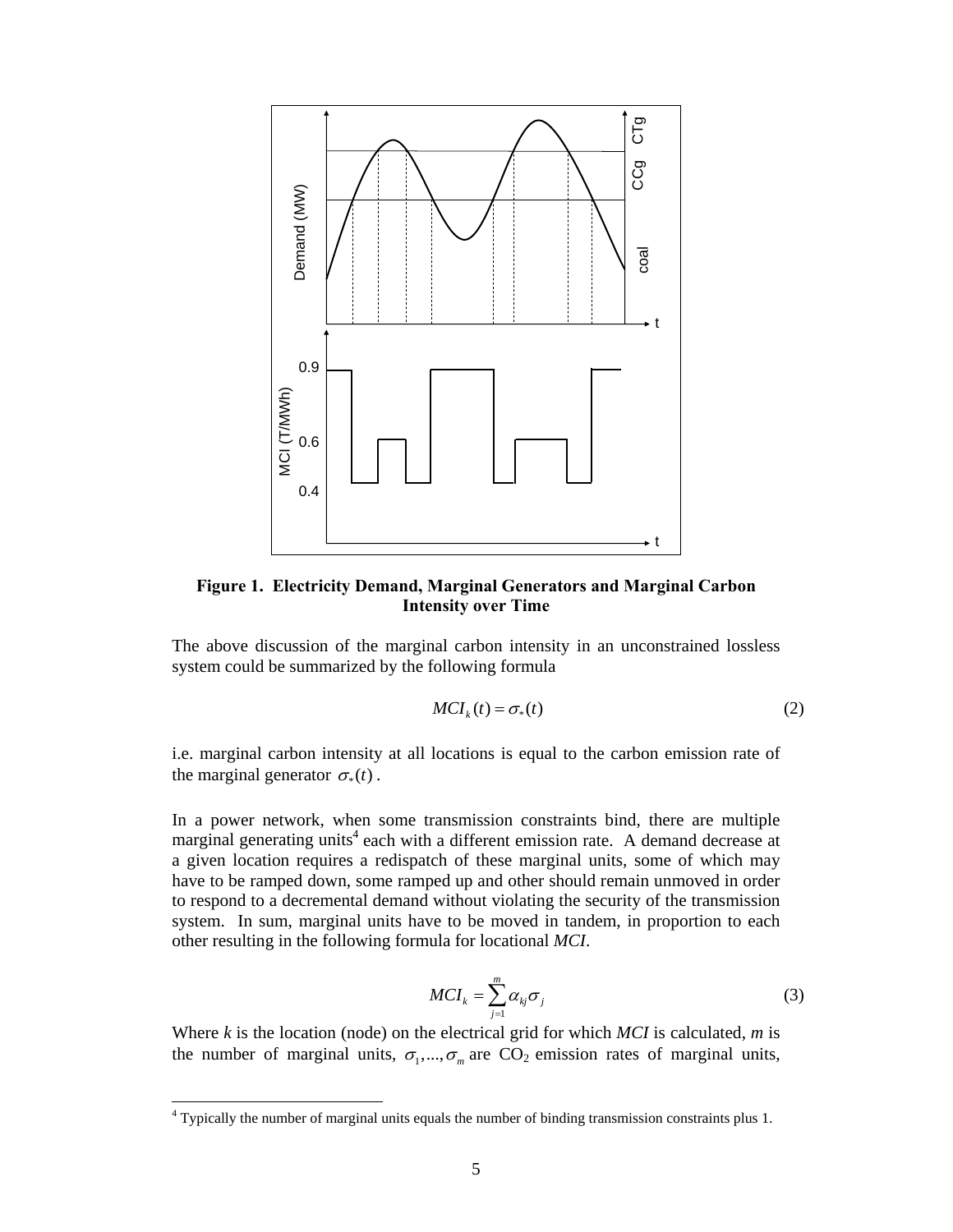$\alpha_{kj}$  are location-specific proportionality coefficients such that  $\sum_{j=1}^{m} \alpha_{kj} = 1$  $\sum \alpha_{kj} = 1$  . As *j* = coefficients  $\alpha_{kj}$  vary among locations, so will be the values of *MCI*.

### *1.2. Marginal Carbon Offset of a Generator*

An intorduction of the concept of marginal carbon intensity helps also to answer another question: what is the carbon offset provided by incremental renewable generation, or more geenrally, by any generation deployed at a given location at any point in time?

The answer to this question is given by the difference between the *MCI* at a generator's location and generator's CO<sub>2</sub> emission rate  $\sigma_k(t)$  which is equal to

$$
\alpha_k^C(t) = MCI_k(t) - \sigma_k(t) \tag{4}
$$

 $\alpha_k^c(t)$  could be characterized as a *marginal carbon offset* provided by the generator. In absence of transmission losses, increasing generator's output by a small amount displaces output of the marginal generator by the same amount. Marginal carbon offset measures the net impact of this displacement on system-wide carbon emissions.

A positive carbon offset for a generator indicates that if it were possible to increase the generator's capacity (and its optimal output), it would reduce system-wide emissions. A negative carbon offset indicates that increasing this generator's capacity (and its output) increases system-wide emissions.

It is important to note that the carbon offset provided by a generator is dependent on the *MCI* at generator's location which in turn depends on time. Therefore, the fact that the generator has a low or even zero  $CO<sub>2</sub>$  emissions does not necessarily guarantee that it will provide a positive carbon offset. As demonstrated in [1], under certain circumstances, marginal carbon offset of renewable generation could be negative. At the same time, depending on system conditions, a non-renewable generator can provide a positive carbon offset as long as its own carbon emission rate is lower than the *MCI* at its location.

### *1.3. Shadow Carbon Intenstity of a Transmission Constraint*

In [1] the impact of transmission congestion on the locational effectiveness of  $CO<sub>2</sub>$ reduction is addressed on a systematic level through a study of shadow carbon intensities of transmission constraints. Similarly to the definition of the economic shadow price, a shadow carbon intensity of a transmission constraint *SCI* is defined as a reduction in  $CO<sub>2</sub>$  emissions in the entire system in response to an infinitesimal increase in the rating of that transmission constraint and measured in T/MWh. In other words,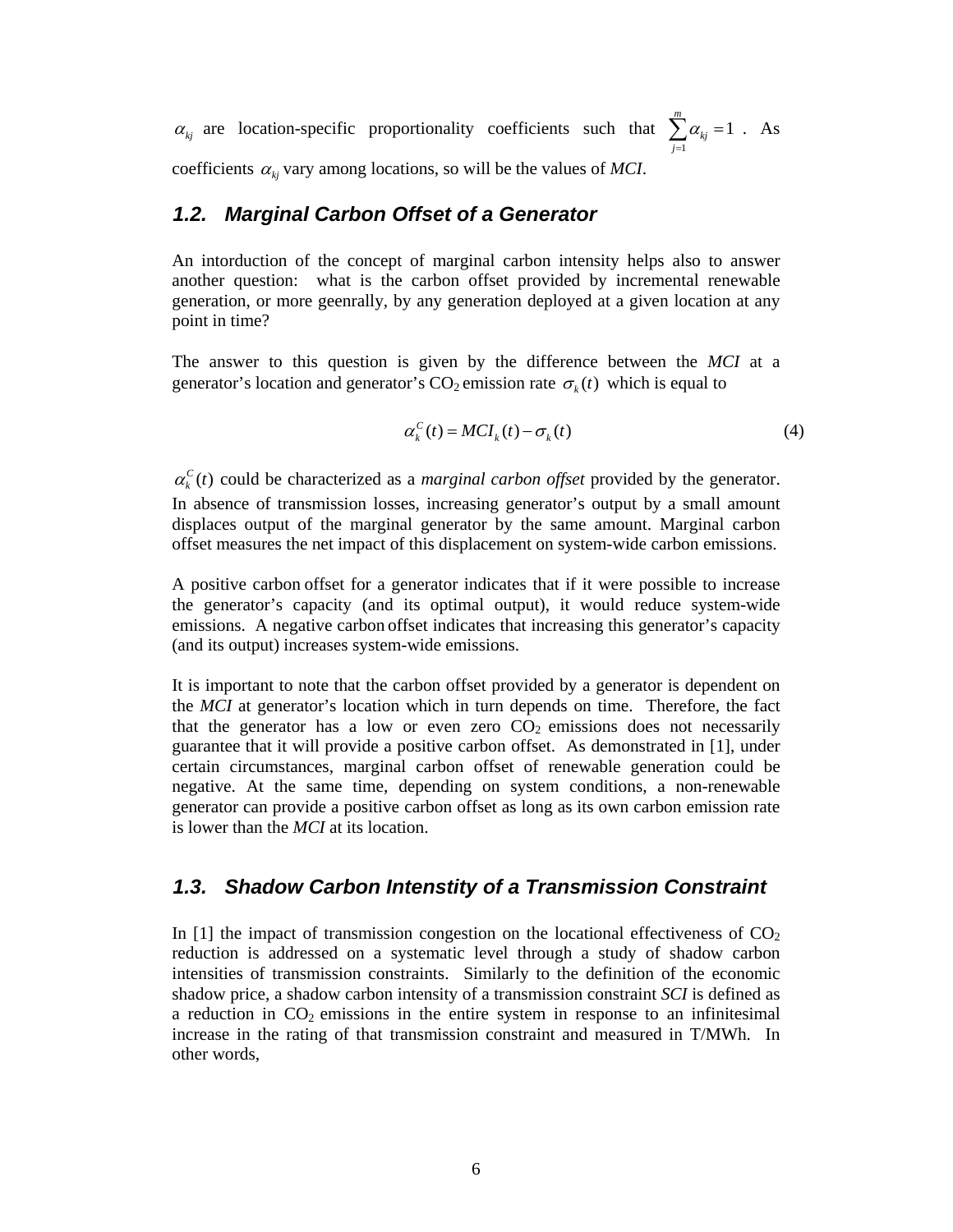$$
SCI_r = -\frac{\partial \mathbb{C}}{\partial F_r} \tag{5}
$$

where  $\mathcal{S}CI<sub>r</sub>$  is a shadow carbon intensity of transmission constraint *r* and  $F<sub>r</sub>$  is the rating of that constraint. Transmission constraints which do not bind have zero *SCI* values – increasing line ratings for these constraints would make no impact on overall carbon emissions. Relieving a constraint with a positive *SCI* value reduces carbon emissions. Relieving a constraint with a negative *SCI* value increases carbon emissions.

Another significance of this concept is that locational marginal carbon intensities and shadow carbon intensities of transmission constraints are linked by the same fundamental equation as locational marginal prices (LMPs) and shadow prices of binding transmission constraints:

$$
MCI_{k} = MCI_{0} - \sum_{r=1}^{R} \Psi_{kr} \times SCI_{r}
$$
 (6)

where  $MCI_0$  is the MCI at the reference bus, *R*- number of transmission constraints and  $\Psi_{kr}$  - are transmission sensitivity coefficients. The derivation of this formula and the computational methodology required to calculate *MCI*s and *SCI*s for power networks is developed in [1].

## **2. Carbon Footprint Theorem**

### *2.1. Carbon Footprint*

A concept of the carbon footprint is widely used in the literature but is loosely defined. A typical definition provided for example in [6] states that carbon footprint is "the total set of greenhouse gas (GHG) emissions caused by an individual, organization, event or product." This definition, as well as other similar definitions, however, implies that this total set of GHG emissions is either known or could be measured. As the above discussion indicates, due to temporal and locational properties of the impact of electricity consumption on carbon emissions, actually measuring carbon footprint of an "individual, organization, event or product" associated with electricity consumption is difficult and ambiguous due to complex network properties of the power system. While the marginal carbon intensity at a given place and time adequately determines the carbon footprint of an incremental (marginal) change in electricity consumption, it is still unclear how to measure the footprint of an entire electricity use at that place and time. One way to establish the carbon footprint of each system element is by distributing total emissions among electricity consumers using an allocation rule. However, a potential set of such rules is infinite and there is no clear guidance on why one rule should be preferred over another. For example, computational methods currently used to perform life cycle assessments associated with electricity consumptions are based on the regional fuel mix of electricity production averaged over some historical period and across all consumers [7]. This simplistic approach is inaccurate, because it does not recognize the temporal and locational impacts of electricity consumption on carbon emissions and therefore provides incorrect signals to electricity market participants. A more accurate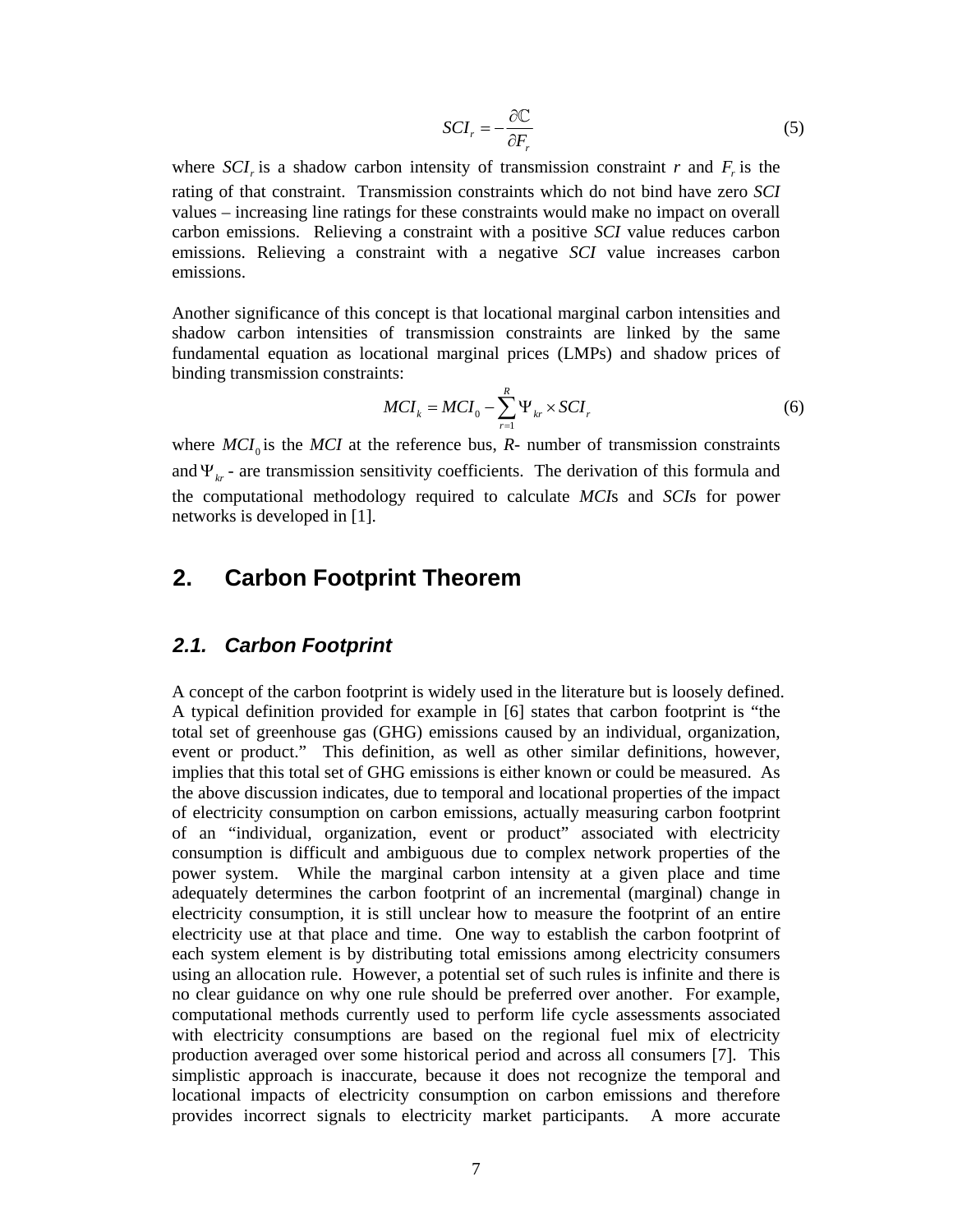approach effectively based on the concept of the marginal carbon intensity is proposed in [8] within the so called "Dispatch data analysis operating margin" methodology. However, this methodology fails to explicitly account for locational properties of the MCI and leads to inaccurate estimates in the presence of transmission constraints and loop flows of power.

A more rigorous and accurate approach to defining the carbon footprint of the element of the power system could be based on the concept of financial responsibility for carbon emissions. Consider, for example, electricity load *L* at a given location on the grid with locational electricity price  $P_{\rho}$  with the total cost of serving this load of *P<sub>e</sub>L* expressed, for example, in dollars. Let us further assume that carbon emissions are priced at  $P_c$  expressed in dollars per ton of  $CO_2$  and that the cost of carbon emissions are factored into the optimal system dispatch. The carbon footprint associated with this electricity load can be defined as the incremental change in the cost of serving load in response to an infinitesimal increase in carbon price under the assumption that the load is inelastic to price:

$$
\mathbf{CF}[L] = \frac{\partial P_e}{\partial P_c} L \tag{7}
$$

Note that since the numerator in (7) is expressed in dollars and denominator is expressed in dollars per ton of  $CO<sub>2</sub>$  the result is expressed in tons of  $CO<sub>2</sub>$ . For example, if the cost of serving load equals \$1000 and a \$1/T increase in carbon prices cases the cost of serving load to increase by \$20, the carbon footprint of this load will be equal to 20 tons of  $CO<sub>2</sub>$ .

Similarly, the carbon footprint could be defined for a generator and for a transmission constraint. The carbon footprint of a generator is a rate at which net revenues of this generator change in response to the change in carbon price. The carbon footprint of a transmission constraint is a rate at which the congestion rent associated with that constraint changes in response to the change in carbon price.

In order to fully formalize the above definition, consider financial flows for key elements of the power system (e.g. cost of serving load, net generators' revenues and transmission congestion rent) resulting from the optimal environmental dispatch of a power system at carbon price of  $P_e$  and corresponding to that dispatch electricity prices. These financial flows could be expressed in the form of a well known identity [9]:

$$
Cost(t) = \sum_{n=1}^{N} LMP_n(t) \times L_n(t) - \sum_{n=1}^{N} OM_n(t) \times G_n(t) - \sum_{r=1}^{R} SP_r(t) \times F_r
$$
 (8)

where *N* is a number of buses in the electrical network, *R* is a number of monitored transmission constraints,  $L_n(t)$  and  $LMP_n(t)$  are electricity demand and locational marginal price (LMP), respectively, at a location *n*,  $G_n(t)$  and  $OM_n$ - power output and operating margin per unit of output, respectively, for generator at location *n*,  $F_r$  and  $SP_r$  -- power flow and shadow price, respectively, of transmission constraint *r*.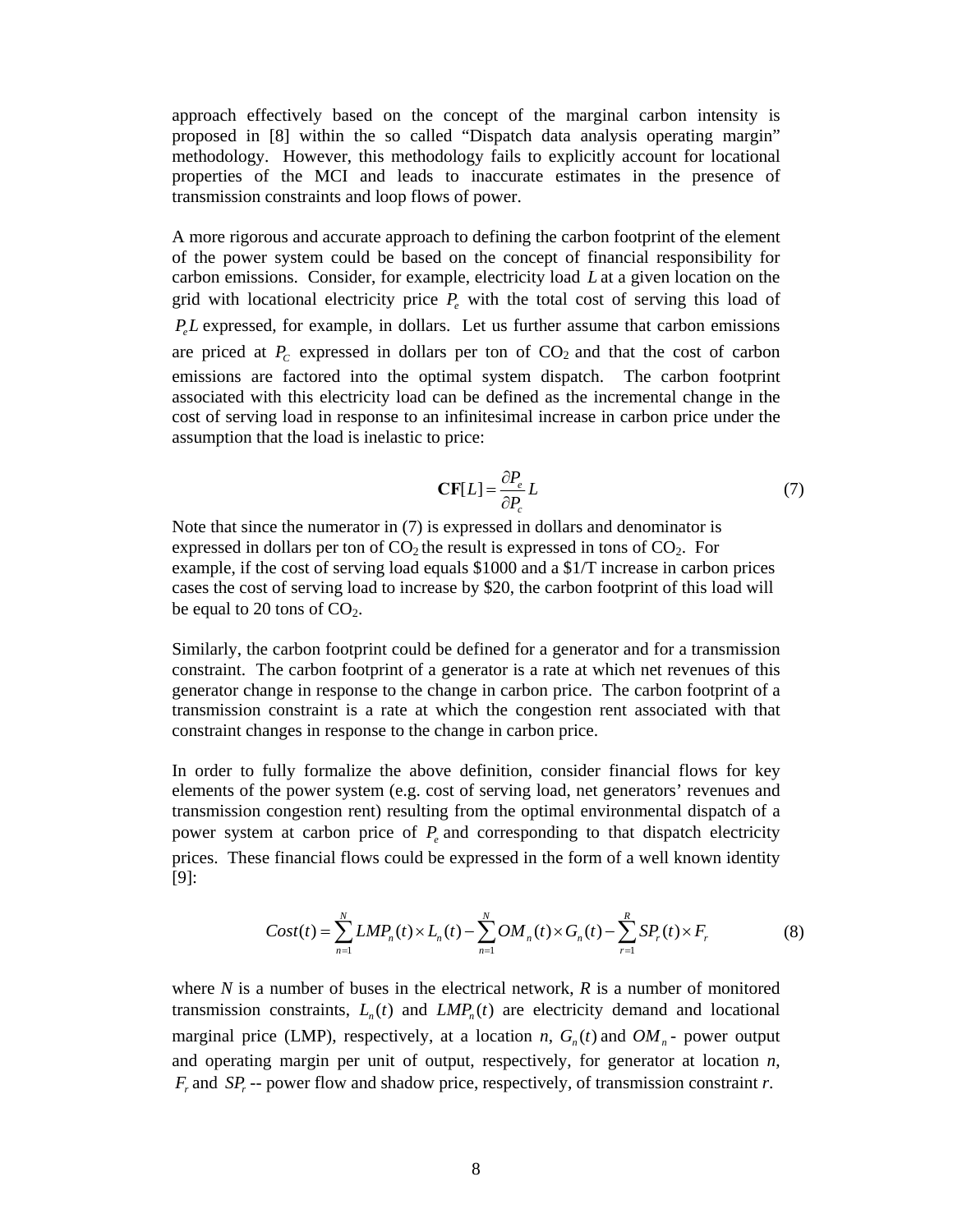Here system-wide generation costs are decomposed into revenues collected from loads (the first term in (8)), net generators' revenues (the second term in (8)) and transmission congestion rent (the third term in (8)). By definition, an operating margin of each dispatched generator is equal to the difference between generator's LMP and short-run dispatch cost within operational power point

$$
OM_n = LMP_n - c_n \tag{9}
$$

The short-run dispatch cost  $c_n$  for the purpose of this analysis could be represented as the sum of non-carbon component  $a_n$  and the product of the emission rate  $\sigma_n$  and carbon price  $P_C$ 

$$
c_n = a_n + \sigma_n P_c \tag{10}
$$

#### *Definition.*

*1. Carbon footprint of electrical load at a given location at a given moment in time t*  $CF[L_n(t)]$  *is defined as the change in the cost of serving that load in moment t in response to an infinitesimal change in carbon price* 

$$
\mathbf{CF}[L_n(t)] = \frac{\partial (LMP_n(t))}{\partial P_C} L_n(t) \tag{11}
$$

*2. Carbon footprint of a generator n at time t*  $CF[G_n(t)]$  *is defined as the change in operating revenues accrued to that generator in time t in response to an infinitesimal change in carbon price:* 

$$
\mathbf{CF}[G_n(t)] = \frac{\partial (OM_n(t) \times G_n(t))}{\partial P_C}
$$
\n(12)

*3.* Carbon footprint of a transmission element r at time t  $CF[F_r(t)]$  is defined as *the change in congestion rent of that element in response to an infinitesimal change in carbon price:* 

$$
\mathbf{CF}[F_r(t)] = \frac{\partial (SP_r(t) \times F_r(t))}{\partial P_c}
$$
\n(13)

Using this definition, it is possible to establish basic properties of the carbon footprint of each element of the system and of the system as a whole.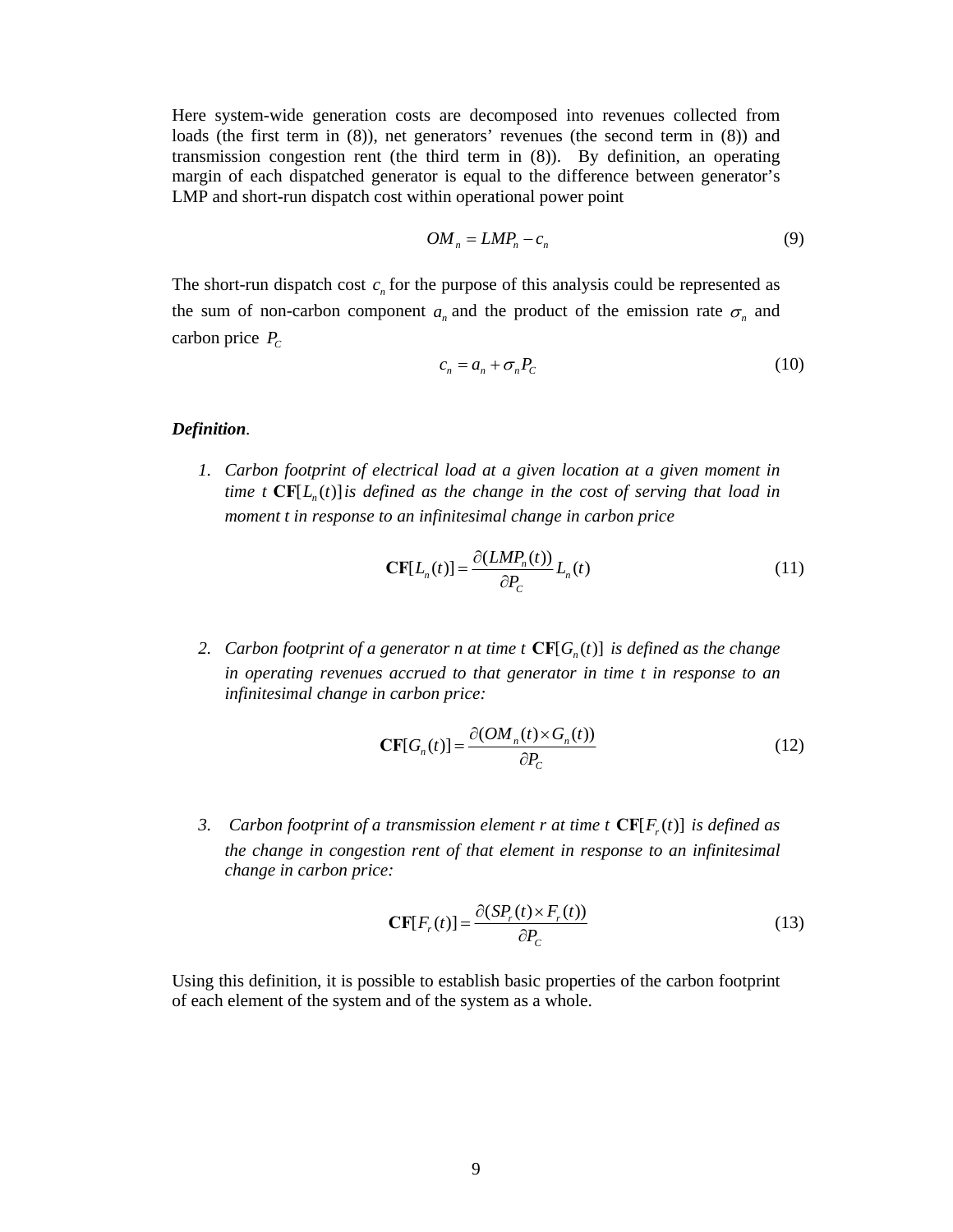#### *Carbon Footprint Theorem***.**

*Carbon footprints of load, generators and transmission satisfy the following formulas:* 

$$
\mathbf{CF}[L_n(t)] = MCI_n(t) \times L_n(t) \tag{14}
$$

$$
\mathbf{CF}[G_n(t)] = -\alpha_n^C(t) \times G_n(t) \tag{15}
$$

$$
\mathbf{CF}[F_r(t)] = -\mathbf{SCI}_r(t) \times F_r(t) \tag{16}
$$

*The total carbon footprint of the entire system at a given time moment t could be represented as*:

$$
\mathbf{CF}(System) = \underbrace{\sum_{n=1}^{N} MCI_n(t) \times L_n(t)}_{\mathbf{CF}(Load)} - \underbrace{\sum_{n=1}^{N} \alpha_n^C(t) G_n(t)}_{\mathbf{CF}(Generalion)} - \underbrace{\sum_{r=1}^{R} SCI_r(t) \times F_r}_{\mathbf{CF}(Transmission)}
$$
(17)

*The total carbon footprint is always equal to the total mass of carbon emissions of the power system* 

$$
CF(System) = \mathbb{C}(t)
$$
 (18)

*Here MCI*<sub>*n</sub>*(*t*) is marginal carbon intensity at location n,  $\alpha_n^C(t)$  - marginal carbon</sub> *offset provided by generator at location n as defined in* (4),  $\sum f_i(t)$  -- *shadow carbon intensity of transmission constraint r.* 

#### **Proof**.

The proof of equations (14)-(16) is provided in the Appendix at the end of this paper. Equation (17) is simply a definition of the carbon footprint of the system as a sum of the results of equations (14)-(16).

In order to prove equation (18), consider the following identity

$$
\mathbb{C}(t) = \sum_{n=1}^{N} \sigma_n(t) G_n(t) \tag{19}
$$

Equation (4) implies that

$$
\mathbb{C}(t) = \sum_{n=1}^{N} (MCI_n(t) - \alpha_n^C(t))G_n(t)
$$
\n(20)

At the same time, as shown in [1], the following relationship holds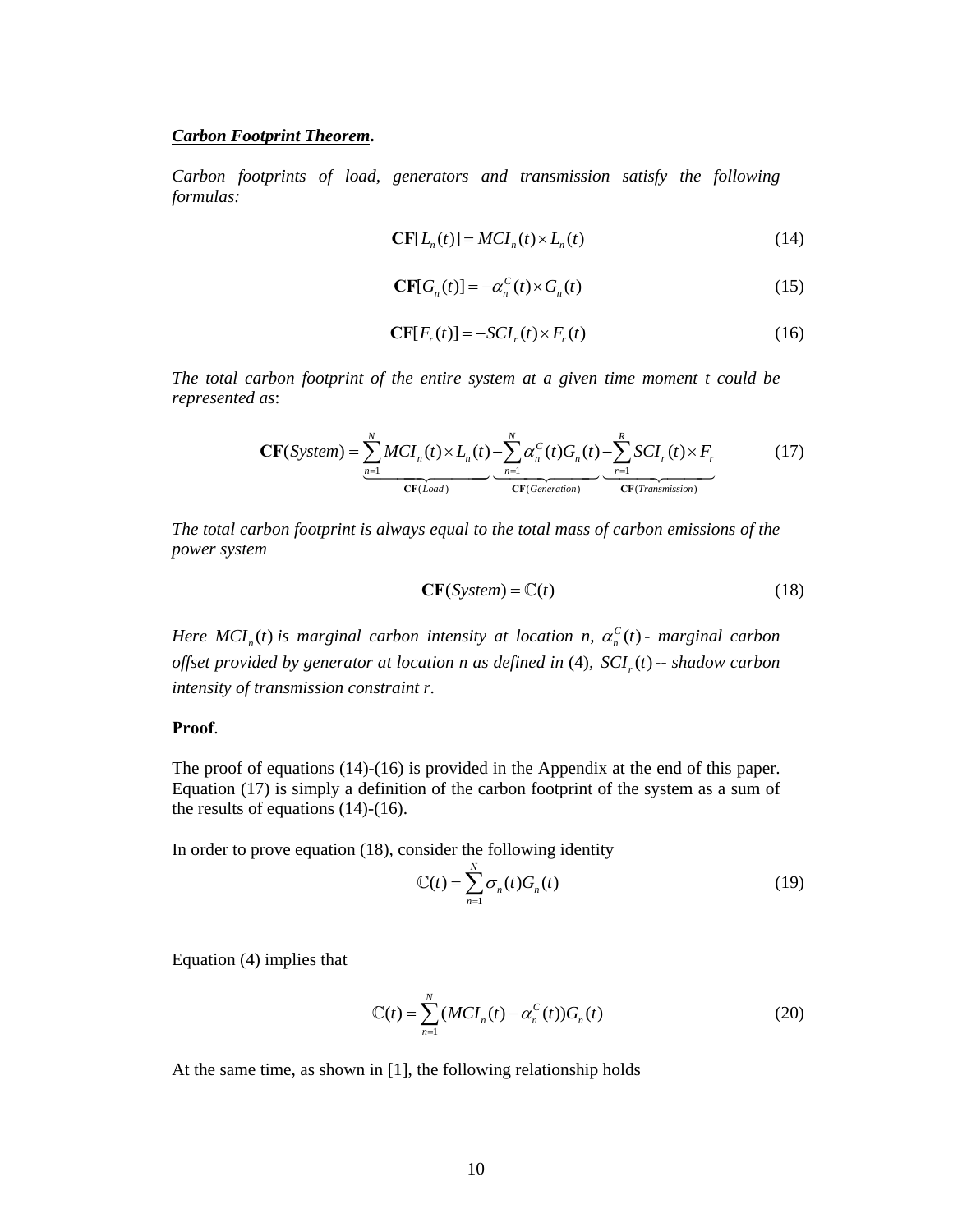$$
\sum_{k=1}^{N} MCI_{k}(t) \times [L_{k}(t) - G_{k}(t)] = \sum_{r=1}^{R} SCI_{r}(t) \times F_{r}(t)
$$
\n(21)

By substituting (21) into (20), we obtain that

$$
\mathbb{C}(t) = \sum_{n=1}^{N} MCI_n(t) \times L_n(t) - \sum_{n=1}^{N} \alpha_n^{C}(t) G_n(t) - \sum_{r=1}^{R} SCI_r(t) \times F_r
$$
 (22)

By comparing  $(22)$  and  $(17)$ , we get  $(18)$ .

*Q.E.D.* 

The Carbon Footprint Theorem offers a straightforward method for allocating the total emission of  $CO<sub>2</sub>$  among elements of the power system represented by consumer loads, generators and congested transmission facilities in real time based on system operations.

It is important to compare equations (17) and (19). Equation (19) directly traces carbon emissions to their physical source, i.e. power generation. From that perspective, contribution of power generation to carbon emissions is at best nonnegative and in most cases positive. In contrast, equation (17) allocates the responsibility for carbon emissions among system elements. The emphasis of this equation is on economic activities which cause carbon emissions.

As follows from the theorem, carbon footprints of power system elements depend on time and location on the grid, could be positive or negative. Elements with a positive carbon footprint could be considered as *virtual* sources of carbon. Elements with negative carbon footprint could be interpreted as *virtual* sinks of carbon. The virtual source does not point to the location on the grid where carbon is being released into the atmosphere, instead it points to the location of economic activity which causes carbon emissions. Similarly, virtual sinks do not physically absorb carbon emissions but they point to locations of economic activities that serve to offset carbon emission caused by virtual sources. According to the Carbon Footprint Theorem, virtual sources and sinks are always in balance with the actual  $CO<sub>2</sub>$  emissions released by the entire gird.

Virtual sources are loads with positive *MCI* values, generators with negative values of marginal offset (those whose own emission rate exceed *MCI* at their locations) and congested transmission elements with negative shadow carbon intensities (those for which congestion relief will increase carbon emissions in the system). Virtual sinks are loads with negative values of *MCI*, generators with positive values of marginal offsets (such as renewable generation at locations with a positive *MCI*) and transmission elements with positive *SCI* (those for which congestion relief will reduce carbon emissions).

According to the Carbon Footprint Theorem, in presence of transmission congestion carbon footprint cannot be fully attributed to loads and generators, some portion of the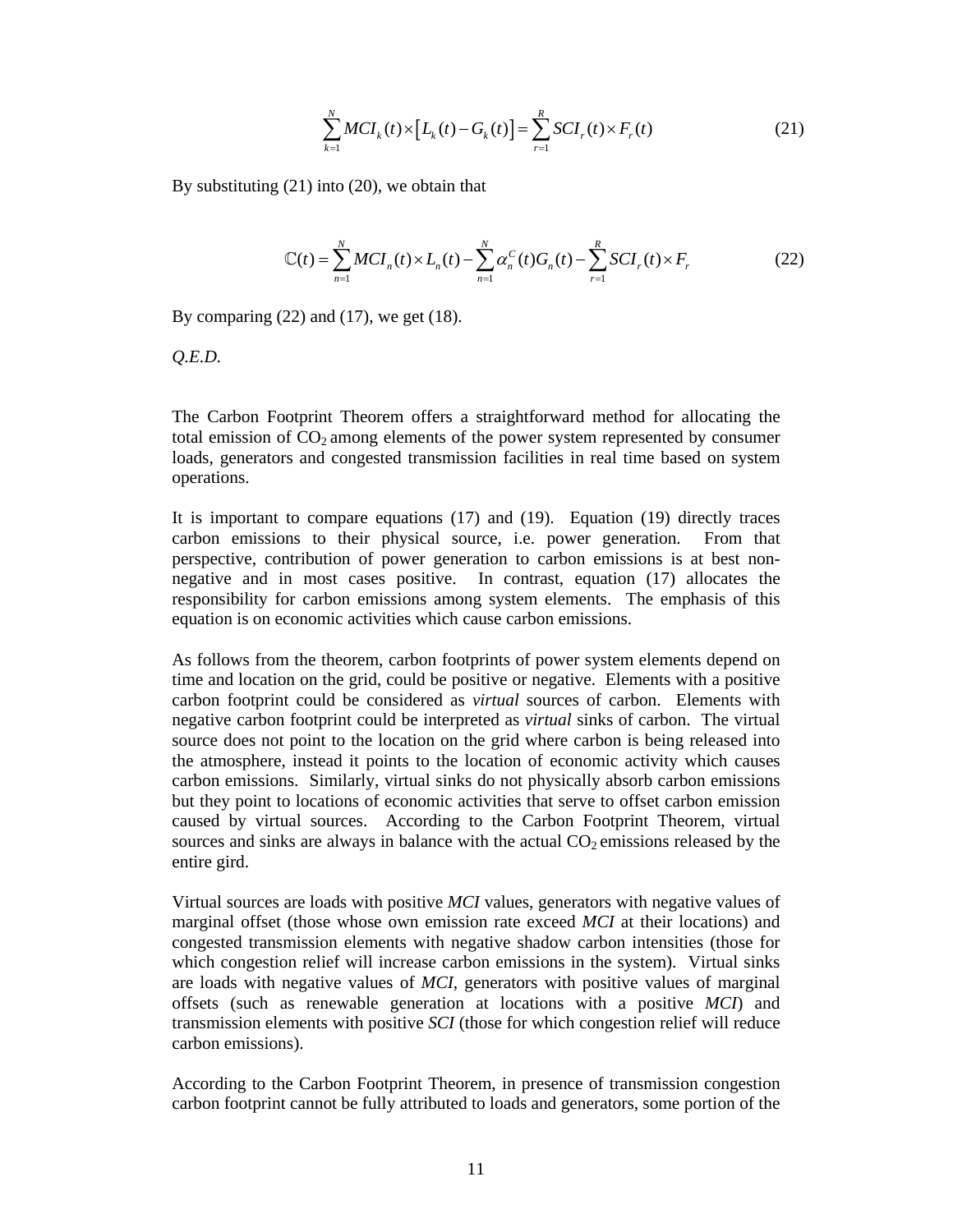footprint has to be attributed to congested transmission. This attribution is informative: relieving constraints with positive carbon footprint will increase overall carbon emissions in the system while relieving constraints with negative footprint will reduce overall carbon emissions in the system. This assessment will be important for the purpose of transmission planning and assessing its impact on the system-wide carbon emissions.

In order to illustrate the locational properties of the carbon footprint, let us consider several illustrations of the optimal environmental dispatch using a simple case of a three-bus power grid. These illustrations are based on examples presented in [1] and discussed in the next section.

## *2.2. Illustrative Examples of Locational Carbon Footprint of a Three-bus Network*

By following [1] we begin with several examples of a three-bus electrical network under different system parameters. Figure 2 depicts an optimal dispatch of the system in a transmission unconstrained case.

The system includes two generators G1 and G2 located at buses A and B, respectively and three loads, one attached to each bus. Loads at buses A and B are relatively small, 1 MW each. Bus C has the largest load, 50 MW and no generation attached to it. Each generator is characterized by capacity (MW), bid prices (\$/MWh) and  $CO<sub>2</sub>$ emission rate (T/MWh). For the purpose of this example, we consider two generator bid price parameters. Parameter labeled "Bid price" reflects generator's fuel costs and non-fuel variable O&M expenses. "C-Bid price" includes also the cost of  $CO<sub>2</sub>$ emissions computed as a product of the generator's emission rate and the price of carbon, \$10/T in this example. The optimal dispatch of this system should be performed on the basis of C-Bids thus internalizing the cost of carbon. Parameters of generators G1 and G2 correspond to parameters of the combined cycle gas fired and conventional coal generators presented in Table 1.

In absence of transmission constraints in this system and assuming no transmission losses, the optimal dispatch is obvious: we should utilize the least expensive resource (generator G2) up to its capacity of 30 MW and meet the remaining 22 MW of demand from generator G1.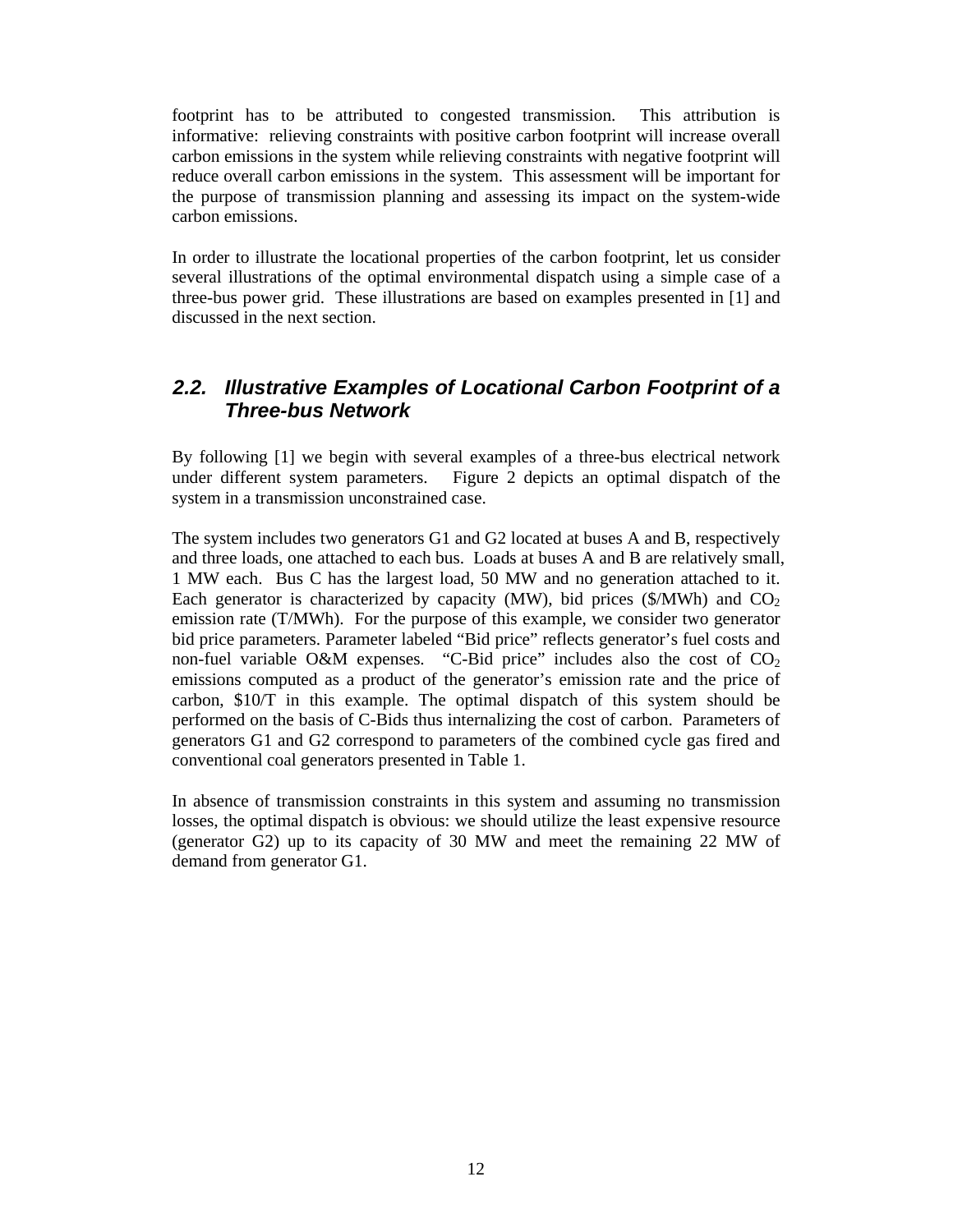

**Figure 2. A Three-bus Network, Unconstrained Case** 

Generator G1 located at bus A is marginal and in absence of transmission constraints it sets the price for the entire system, i.e. LMPs at all three buses are the same and equal the C-Bid of generator G1, i.e. \$42/MWh.

Assuming that all three lines  $A - B$ ,  $A - C$  and  $B - C$  have the same impedance, 1/3 of power injected at bus A flows to load at bus C along the long path  $A - B - C$  and 2/3 flows along the short path  $A - C$ . The same rule holds for power injected at B,  $1/3$ flows over the long path  $B - A - C$  and 2/3 over the short path  $B - C$ . Resulting flows are shown on Figure 2.

In an unconstrained example presented on Figure 2, a single marginal unit (G1) sets the price and at the same time defines the *MCI* for all locations, 0.4 T/MWh. In this example, reducing demand by 1 MWh at any location would reduce carbon emission by 0.4 T. Generator G1 has  $CO<sub>2</sub>$  offset of zero, while generator G2 has a negative  $CO<sub>2</sub>$  offset of -\$5/MWh. The resulting locational carbon footprint for this system is shown on Figure 3.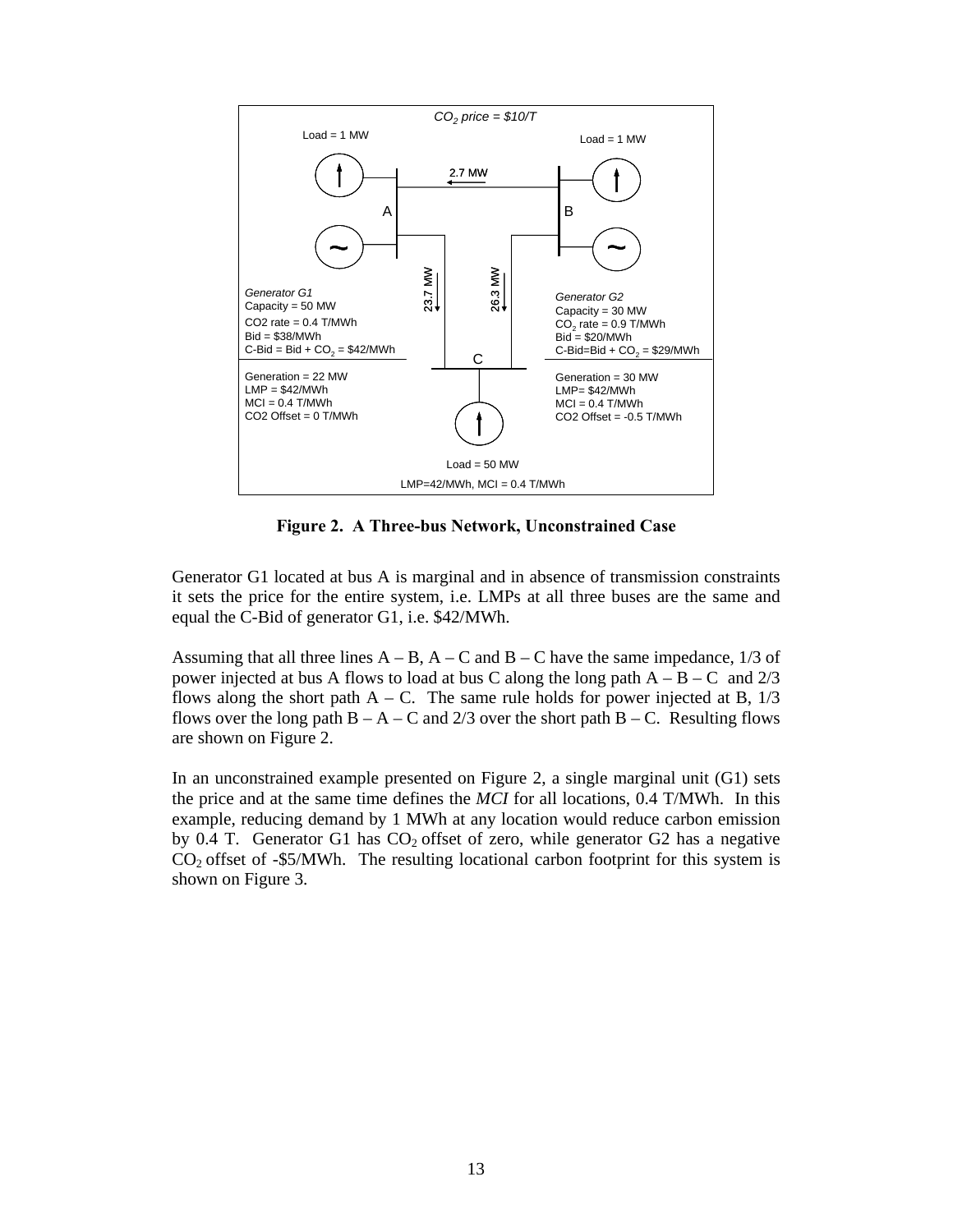

**Figure 3. Carbon Footprint for the Unconstrained Case** 

Loads at buses A, B and C carry carbon footprint of 0.4T, 0.4T and 20T, respectively. Generator G1 has a zero marginal carbon offset and therefore zero contribution to the carbon footprint. Since generator G2 has a negative  $CO<sub>2</sub>$  offset of -\$5/MWh its contribution to system-wide carbon emissions amounts to 15T. Altogether generators and loads are responsible for 35.8 T of carbon emissions which matches the total emissions produced by two generators: G1 emits 8.8T (22 MWh time 0.4 T/MWh), G2 emits 27T (30 MWh times 0.9 T/MWh).

A more interesting example is presented on Figure 4 depicting the case of a constrained network. In this and the next example we assume that the flow on the line  $B - C$  is limited at 20 MW and the flow on the line  $A - C$  is limited by 32 MW. A dispatch presented on Figure 2 is not feasible, because it results in a  $B - C$  flow of 26.3 MW which is above the limit. A redispatch is necessary in order to accommodate this constraint. Optimal dispatch and corresponding LMPs are shown on Figure 4 with line  $B - C$  now operating at its maximum rating of 20 MW while line  $A - C$ remains unconstrained. In this case, both generating units G1 and G2 are marginal. As shown in [1], LMPs at their buses are equal to their C-Bids of \$42/MWh and \$29/MWh, respectively. LMP at bus C is equal to \$55/MWh. *MCI* at buses A and B are set by emission rates of generators located at these buses, since they are marginal and equal 0.4 and 0.9 T/MWh, respectively. *MCI* at bus C is negative -0.1 T/MWh<sup>5</sup>.

 $\overline{a}$ 

 $<sup>5</sup>$  As explained in [1], a 1 MW load reduction at bus C will require an optimal redispatch of both</sup> generators in order to maintain the power flow along the line  $B - C$  within 20 MW limit. This cost minimizing redispatch is a decrease of generation at bus A by 2 MW and an increase of generation at bus B by 1 MW. The result of this redispatch is a decrease in carbon emissions of generator G1 by  $0.8T = 2$  MW x 0.4 T/MWh and an increase of carbon emissions at bus B by 0.9 T adding up to an overall 0.1 T increase in carbon emissions.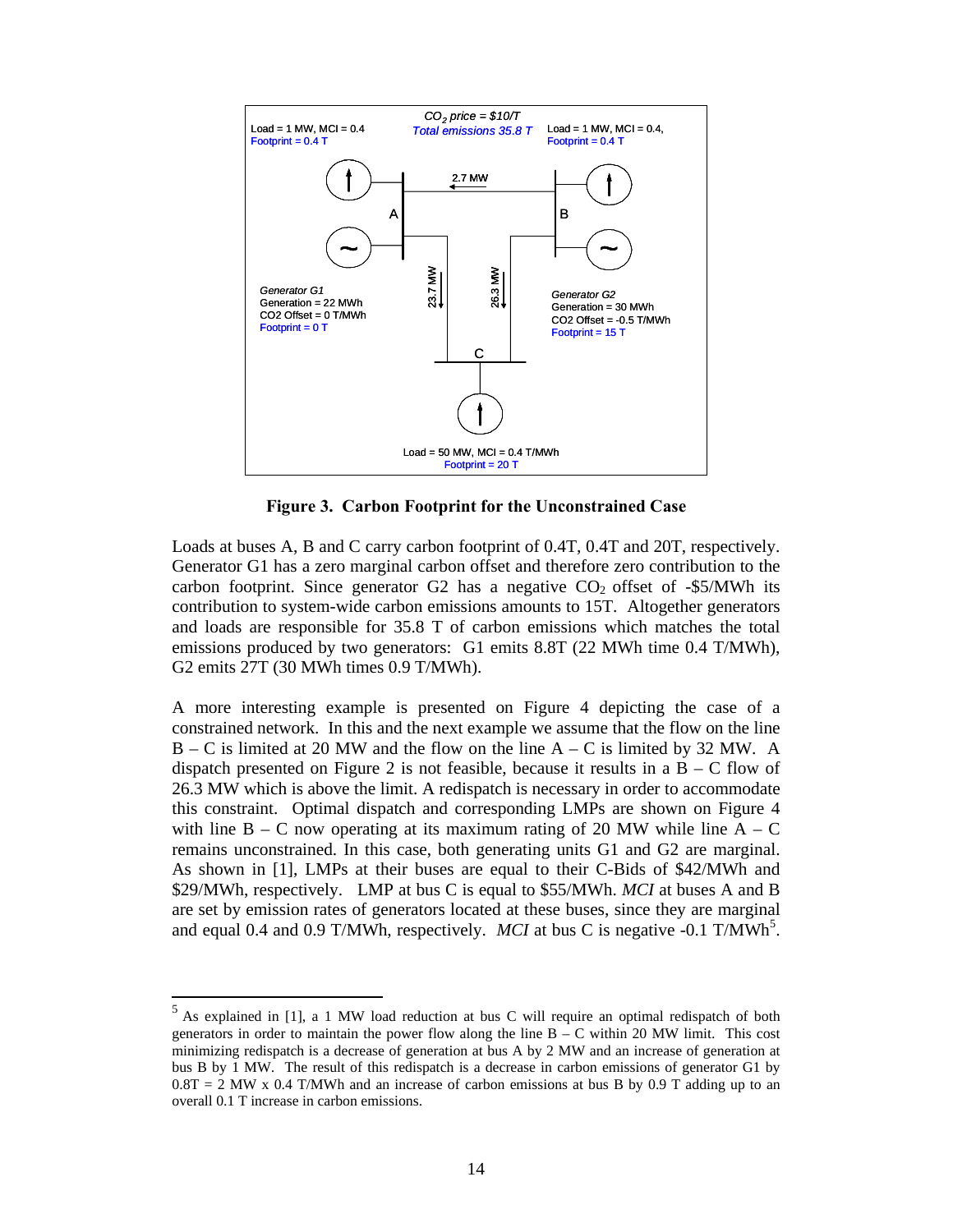Since transmission line  $B - C$  binds, there is a shadow carbon intensity, associated with this constraint equal to negative  $-1.5$  T/MW<sup>6</sup>.



**Figure 4. Three-bus Network, Constrained Case, \$10/T CO2** 

The interesting property of the system revealed by this example is the possibility for *MCI* value to become negative: reduction of electricity demand at location C results in an increase in carbon emission in the system which leads to the negative carbon footprint for this location, as shown on Figure 5. The distribution of the carbon footprint among system elements in this case is very different from that of the unconstrained example. Since both generators are marginal, their marginal offsets are zero and they make no contribution to the carbon footprint. Loads at buses A and B have carbon footprint of 0.4T and 0.9T, respectively, while load at bus C has a negative carbon footprint of –5T. The positive carbon footprint of 30T is concentrated at the binding constraint  $B - C$ .

In this example loads at A and B and constrained transmission line  $B - C$  serve as virtual sources of carbon while load at bus C serves as a virtual sink. Generators are virtually carbon-neutral. The overall balance matches system-wide carbon emissions of 26.3T. The bulk of the carbon footprint is neither attributable to loads, nor to generators, but is concentrated on the congested transmission line  $B - C$ .

 $\overline{a}$ 

 $6$  As explained in [1], increasing the rating of this constraint by 1 MW would allow unit G2 to increase its dispatch by 3 MW while reducing by 3 MW dispatch of unit G1. Doing so will reduce dispatch costs by  $-$ \$39 = 3 x \$29 – 3 x \$42, but will increase carbon emissions by 1.5 T = 3 x 0.9 T – 3 x 0.4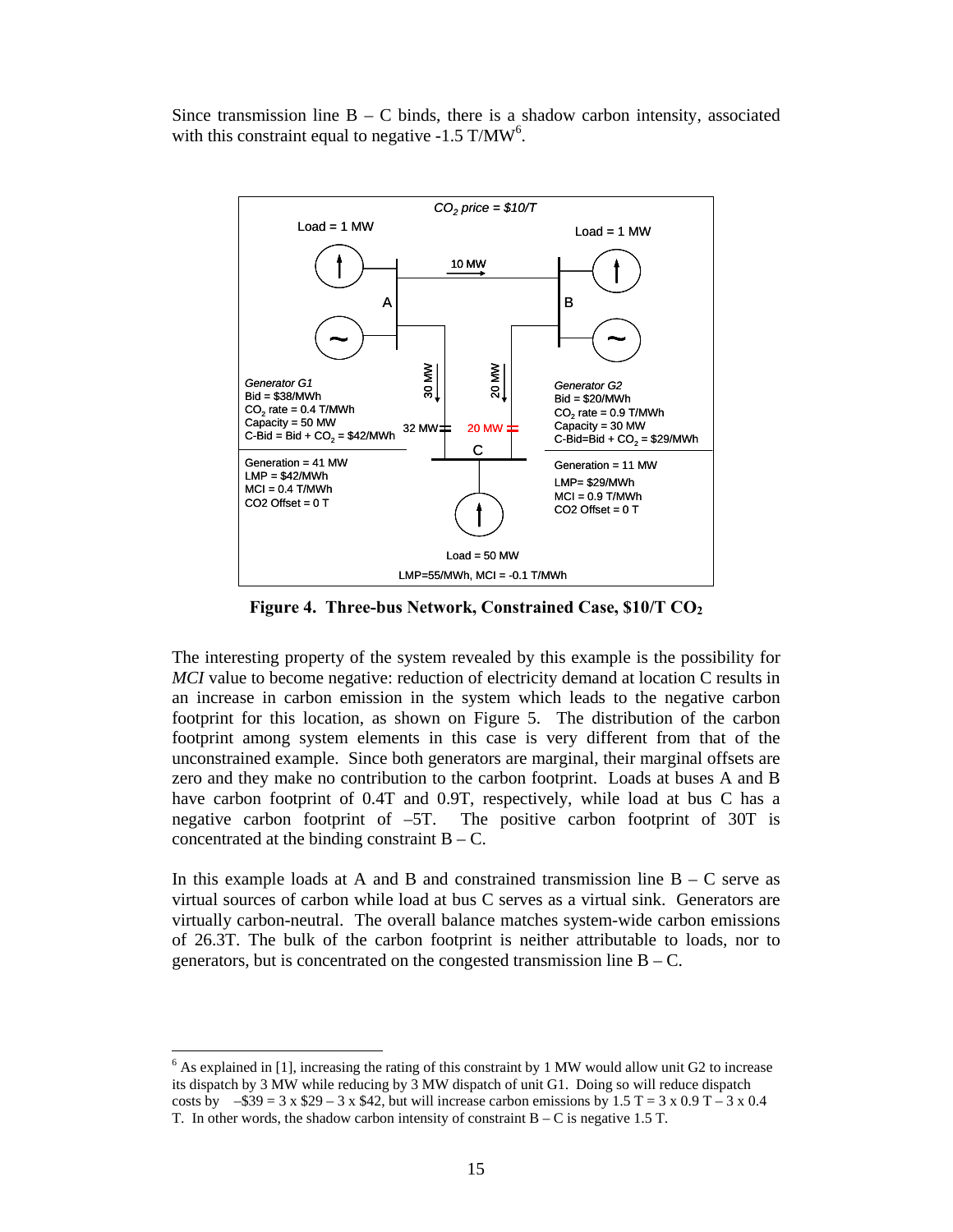

**Figure 5. Carbon Footprint, Constrained Case, \$10/T CO2**

It is important to note, however, that the above results are not absolute and depend on the underlying price of  $CO<sub>2</sub>$  emissions. To illustrate that, consider yet another example presented on Figure 6. The key difference between this example and the one presented on Figure 4 is the underlying price of carbon. Instead of \$10/T used earlier, we now consider a \$40/T price of  $CO<sub>2</sub>$  emissions. This higher carbon emission price changes the merit order of generators G1 and G2. As a result, the dispatch changes such that line  $B - C$  is no longer constrained, but congestion moves to line  $A - C$ which now operates at its maximum rating of 32 MW. Both generators are again marginal with prices at buses B and C being equal \$54/MWh and \$56/MWh, respectively. LMP at bus C is now equal to \$58/MWh since now a redispatch needed to accommodate a 1 MW demand reduction at bus C requires a 2 MW decrease of generator G2 and 1 MW increase of generator G1. Marginal carbon intensities at buses B and C remain the same as in the previous example, but marginal carbon intensity at bus C now equals +1.4 T/MWh. Indeed, a 1 MW reduction in demand at C will result in a 2 MW decrease of output of G2 and 1 MW increase of G1. Hence, MCI at C equals  $2 \times 0.9$  T/MWh  $- 1 \times 0.4$  T/MWh  $= 1.4$  T/MWh.

Carbon footprint of loads, generators and transmission associated with this example is shown on Figure 7. Carbon footprint of generators and loads on buses A and B remain the same is in the previous example. However changes in the carbon footprint of load on bus A and of transmission constraints change very significantly.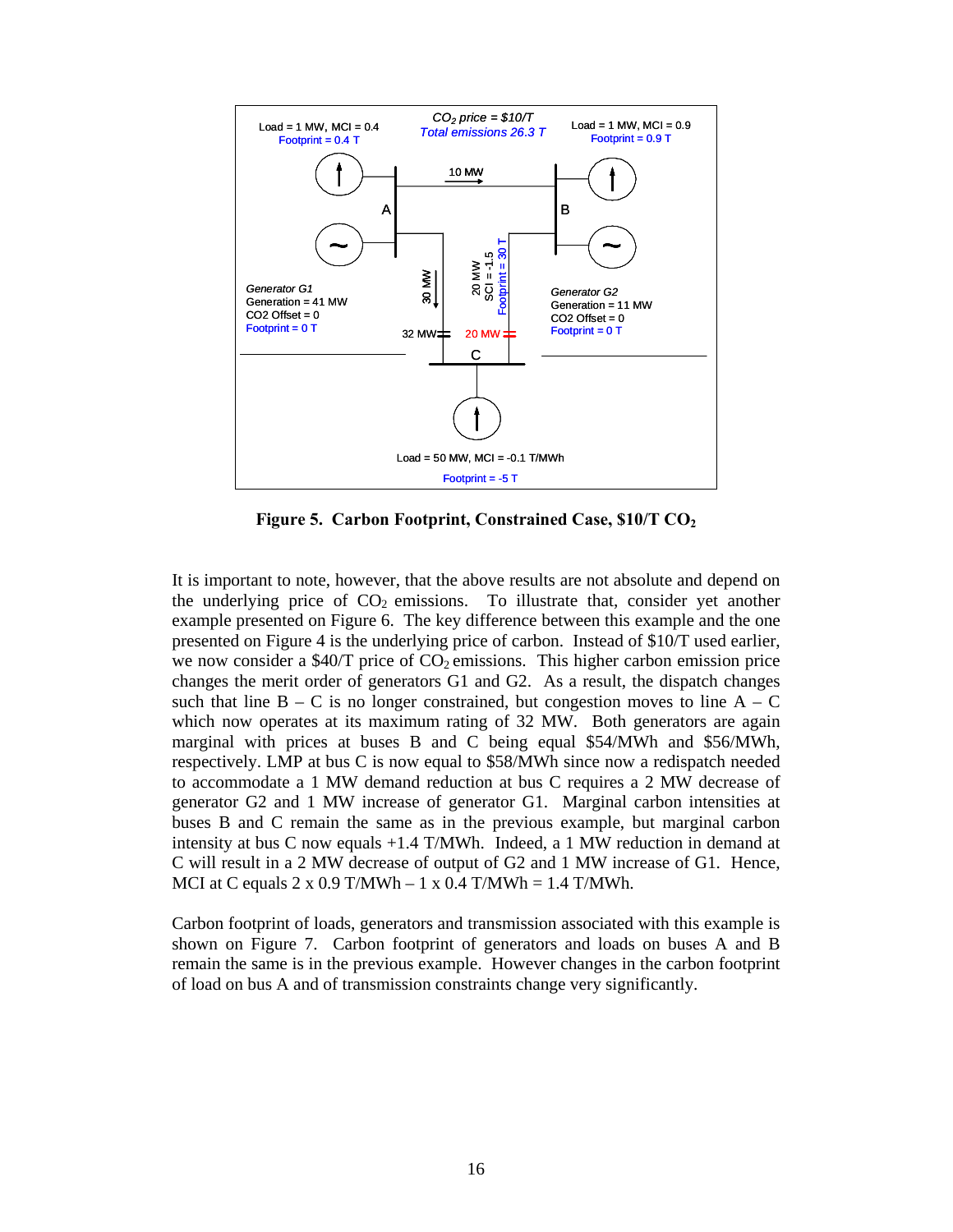

**Figure 6. Three-bus Network, Constrained Case, \$40/T CO2** 



**Figure 7. Carbon Footprint, Constrained Case, \$40/T CO2** 

In the \$40 carbon case carbon footprint of load C is 70 T, well above total carbon emissions in the system. The load carbon footprint is offset by the negative footprint of constrained transmission line  $A - C$  which serves as a virtual carbon sink with negative footprint of -48 T.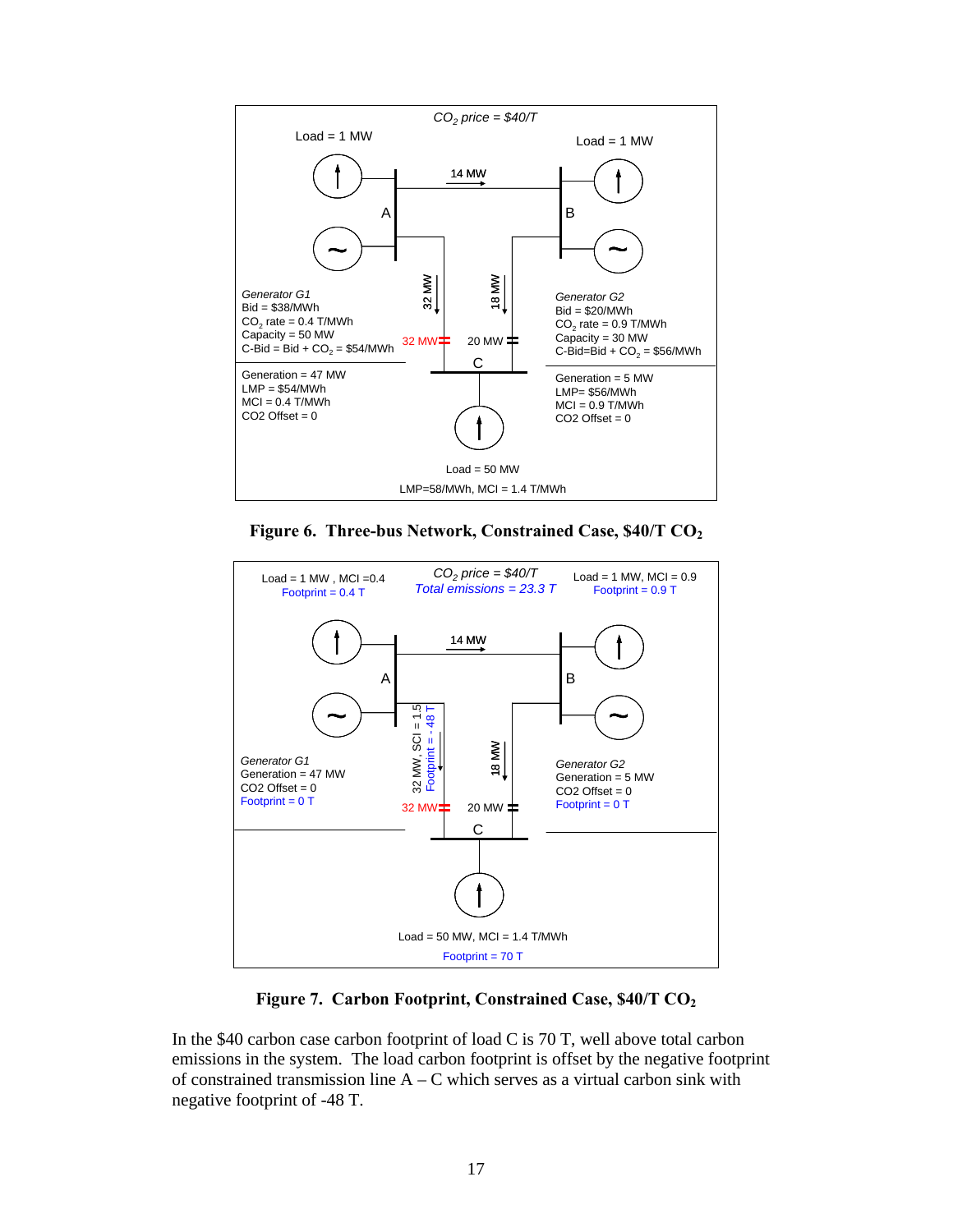Comparison of the last two examples shows that an increase in the price of carbon could make a significant change in transmission congestion. With shifting of congestion from  $B - C$  to  $A - C$ , the carbon intensity of bus C changes in both the sign and magnitude. As a result, bus C is transformed from being a virtual carbon sink in the \$10 carbon case to a virtual carbon source in the \$40 carbon case. In the \$10 carbon case constraint  $B - C$  is a virtual carbon source: increasing flow through this constraint by relieving it would increase system-wide emissions. In the \$40 carbon case constraint  $A - C$  is a virtual carbon sink: increasing flow through this constraint by relieving it would reduce system-wide emissions.

# **3. Theoretical Analysis of Traditional and Carbon Controlling RPS Programs**

## *3.1. Supply Curves of Renewable Resources*

In this section of the paper, we apply the results obtained above to the analysis of the Renewable Portfolio Standards (RPS) policy.

For the purpose of this analysis, we consider an RPS policy as an investment optimization problem. Let us assume that there are multiple developers of renewable resources interested in brining their projects online. In doing so, they evaluate the physical potential of the resource and the revenue potential in the electricity market (for energy and installed capacity) against costs to develop and finance their projects and on that basis determine locational capacity supply curves for each resource. A supply curve for a given resource indicates the level of subsidy per unit of incremental installed capacity the developer seeks in order to bring the resource online.

Developers then convey these supply curves to the RPS Agency, a hypothetical decision maker responsible for selecting the RPS portfolio. The objective of the RPS Agency is to meet RPS requirements at lowest costs measured as the total subsidy distributed to project developers on the basis of submitted supply curves.

We consider two alternative formulations of this problem: a traditional formulation in which the RPS requirements are set as the desired level of energy generated by renewable resources and a carbon controlling formulation in which the requirements are set in terms of  $CO<sub>2</sub>$  emissions released into the atmosphere by the entire generating system. In both formulations, we assume that the RPS Agency has a perfect knowledge of all future operational details of the power system and therefore is capable of reaching an optimal decision. Decision rules derived from the analysis of these two problems provide valuable theoretical insights that could be used to develop an efficient market mechanism for practical administering of actual RPS programs.

We consider an electrical grid with *n* potential interconnection points for renewable resources. We assume that each renewable resource is characterized by a specific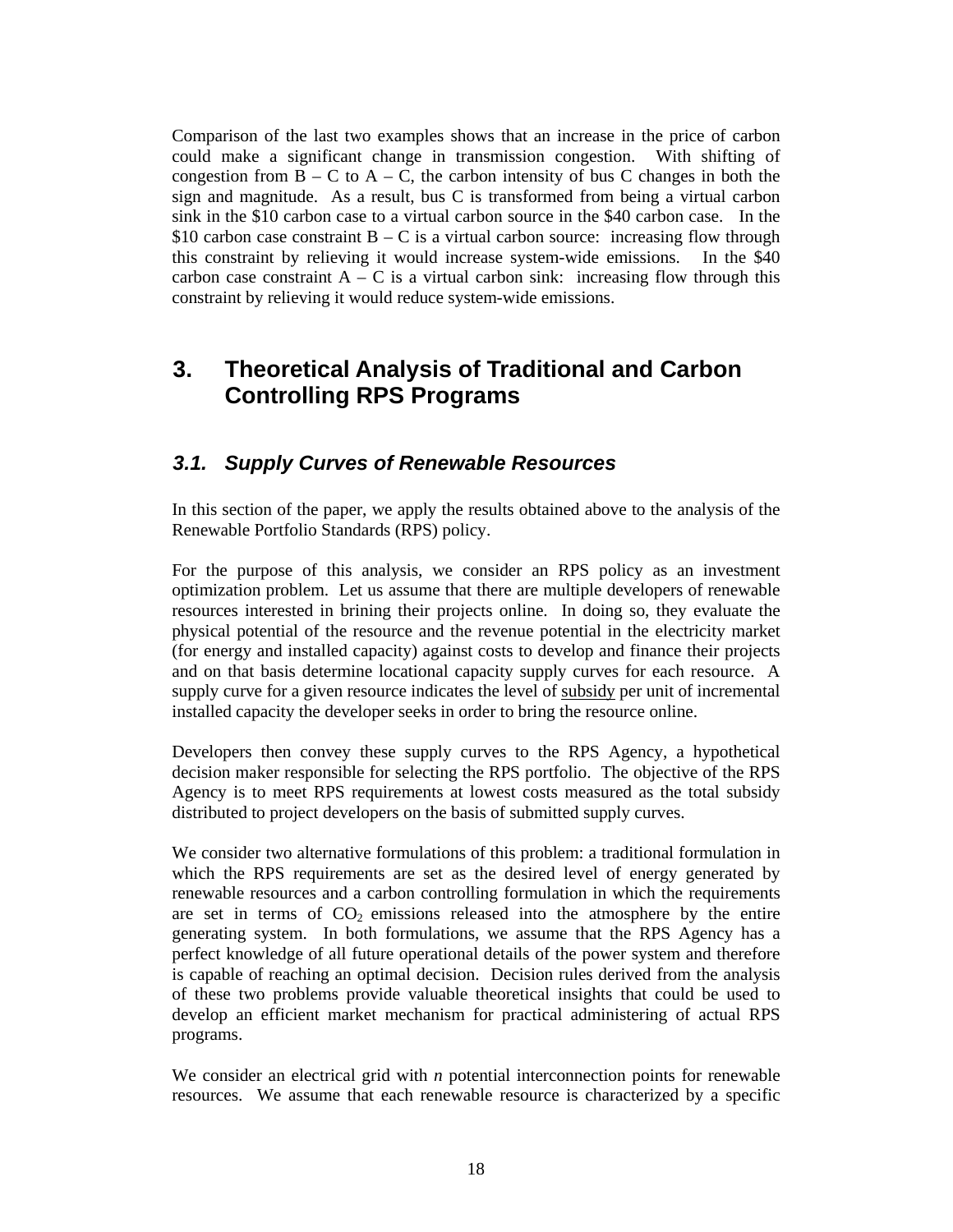temporal availability profile  $g_i(t)$  such that  $0 \le g_i(t) \le 1$  and that the maximum available generation from that resource is equal to

$$
G_j^{\max}(t) = R_j g_j(t) \tag{23}
$$

where  $R_i$  is the installed capacity of resource number *j*.



**Figure 8. Stylized Availability Profiles for Wind, Solar and Biomass Resources** 

Figure 8 presents stylized availability profiles for wind, solar and biomass resources. Availability profiles for wind and solar generation are determined primarily by weather conditions, whereas biomass profiles are assumed to be driven by forced and planned outages in absence of which the resource is assumed to be available to generate at full capacity. Without loss of generality we assume that each grid interconnection point is characterized by a unique availability profile and a unique supply curve. In case when multiple resources are interconnected to the same physical point on the grid, we assume multiple replicas of that interconnection point with a unique numerical index assigned to each replica.

We further assume that for each interconnection point the RPS Agency develops a cost curve  $Z_i(R_i)$ ;  $j = 1,2,...,n$  representing the total level of capital subsidy required in order to bring online  $R_i$  MW of renewable capacity installed at that location. By definition, the cost curve is constructed by integrating a capacity supply curve over quantity. A locational capacity supply curve is therefore will be equal to the derivative of the cost curve,  $Z'_{j}(R_{j})$  and is assumed to be a non-negative monotonically non-descending function of cumulative capacity<sup>7</sup>. By definition, the

 $\overline{a}$ 

 $<sup>7</sup>$  Thus we assume that capacity could be added in infinitesimally small increments, which is not an</sup> unreasonable assumption for wind and solar technology which can be increased in relatively small blocks. A more restrictive is the assumption that the supply functions are monotonic. A non-monotonic behavior of supply functions in itself does not alter major conclusion of this paper, but create some technical difficulties both from the theoretical and market design perspectives which are not discussed in this paper.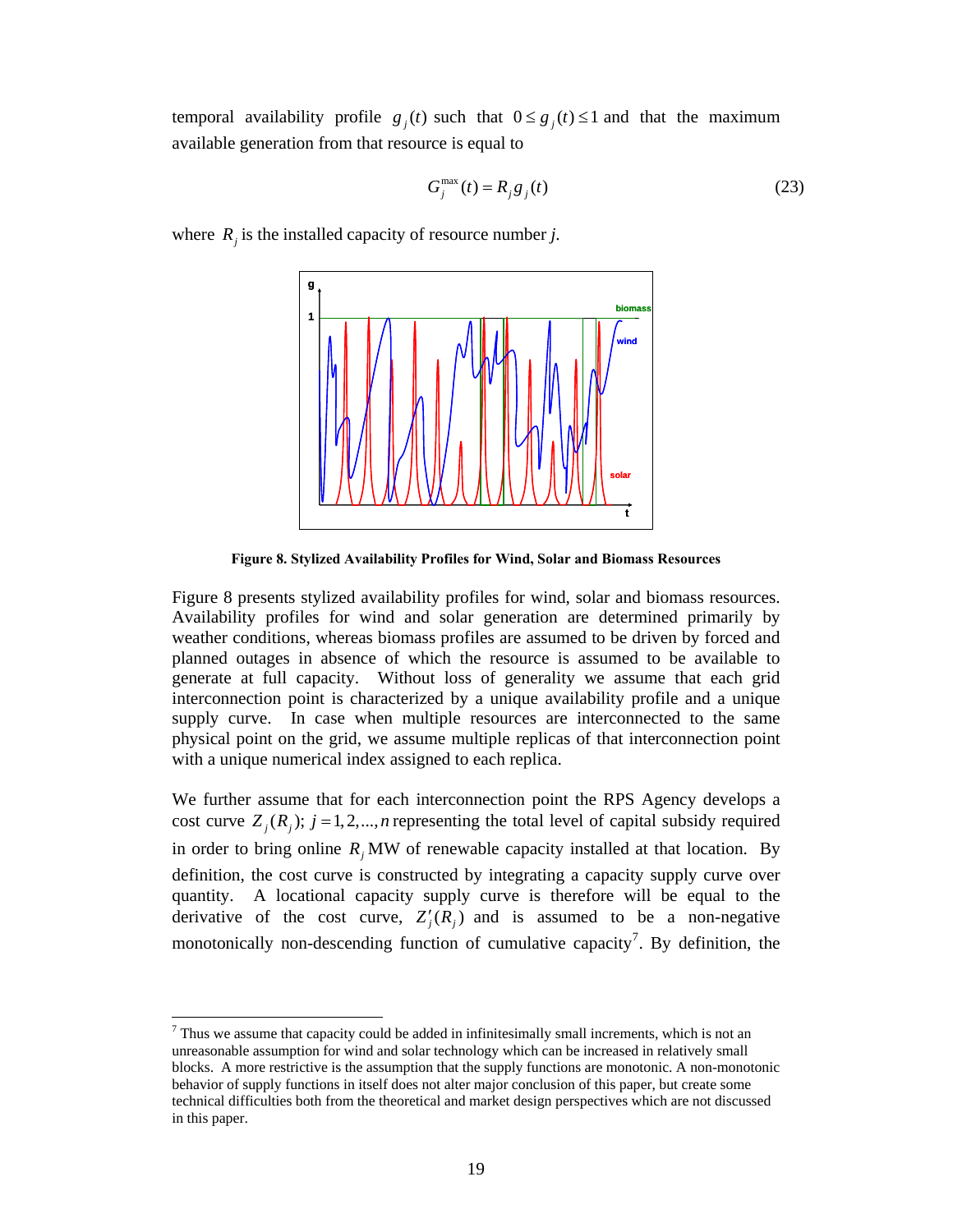cost curve represents a convex continuous differentiable monotonically increasing function of cumulative capacity $8$ .

### *3.2. Marginal Impacts of Renewable Generation*

In the above section of this paper, we studied the impact on carbon emissions of incremental renewable generation added at a given location on the grid which is expressed in the concept of the marginal carbon offset of the generator defined by equation (4).

As explained in [1], the same mathematics underlying the computations of marginal carbon intensity could be applied to other characteristics of the power system, for example to tracking the locational marginal intensity of renewable generation. To define this concept, consider the total level of renewable generation dispatched by the power system at any given time period and denote it as  $\Re$ . Assume now an infinitesimal change in electricity demand  $dL<sub>i</sub>(t)$  at location *j* on the grid and define a locational marginal renewable intensity as

$$
\rho_j(t) = \frac{\partial \Re}{\partial L_j(t)}\tag{24}
$$

Similarly to the behavior of marginal carbon intensity, marginal renewable intensity will be equal to the weighted average of per unit renewable generation by marginal generating units with exactly the same weighting coefficients that would be used to compute marginal carbon intensities. For a given generating unit, its per unit renewable generation will be equal to 1 for a renewable generator and 0 for a nonrenewable generator. If no renewable generators are on the margin, marginal renewable intensity for all locations will be zero. Although the dispatch costs of renewable generation such as wind and solar are low, significant penetration of these resources can make them marginal in hours of low demand or local transmission congestion. When renewable generators become marginal, the locational marginal renewable intensity could become non-zero and could be positive or negative depending on location.

Imagine now that we interconnect a renewable generator to the grid at point number *j*. Each incremental MWh of power produced by that generator will inject into the grid 1 MWh of renewable power and emit  $\sigma_j$  tons of CO<sub>2</sub><sup>9</sup>. At the same time, the overall system-wide renewable generation will be reduced by  $\rho_i(t)$  and the system-wide CO<sub>2</sub>

 $\overline{a}$ 

 $8$  For the purpose of this paper we assume smooth and convex cost curves. The introduction of nonsmooth, piece-wise differentiable cost curves and capacity constraints would not change the major conclusions. However, while the resulting mathematical problem would not become intractable, it would require the use of a more sophisticated mathematical technique making it more difficult to follow the important concepts of the analysis.

<sup>&</sup>lt;sup>9</sup>  $\sigma$ <sub>*j*</sub> represents own CO<sub>2</sub> emission rate of a renewable resource. Typically this number is zero,

however, for the sake of generality, we assume that it may deviate from zero (for example if some auxiliary fuel is being used to support the renewable technology).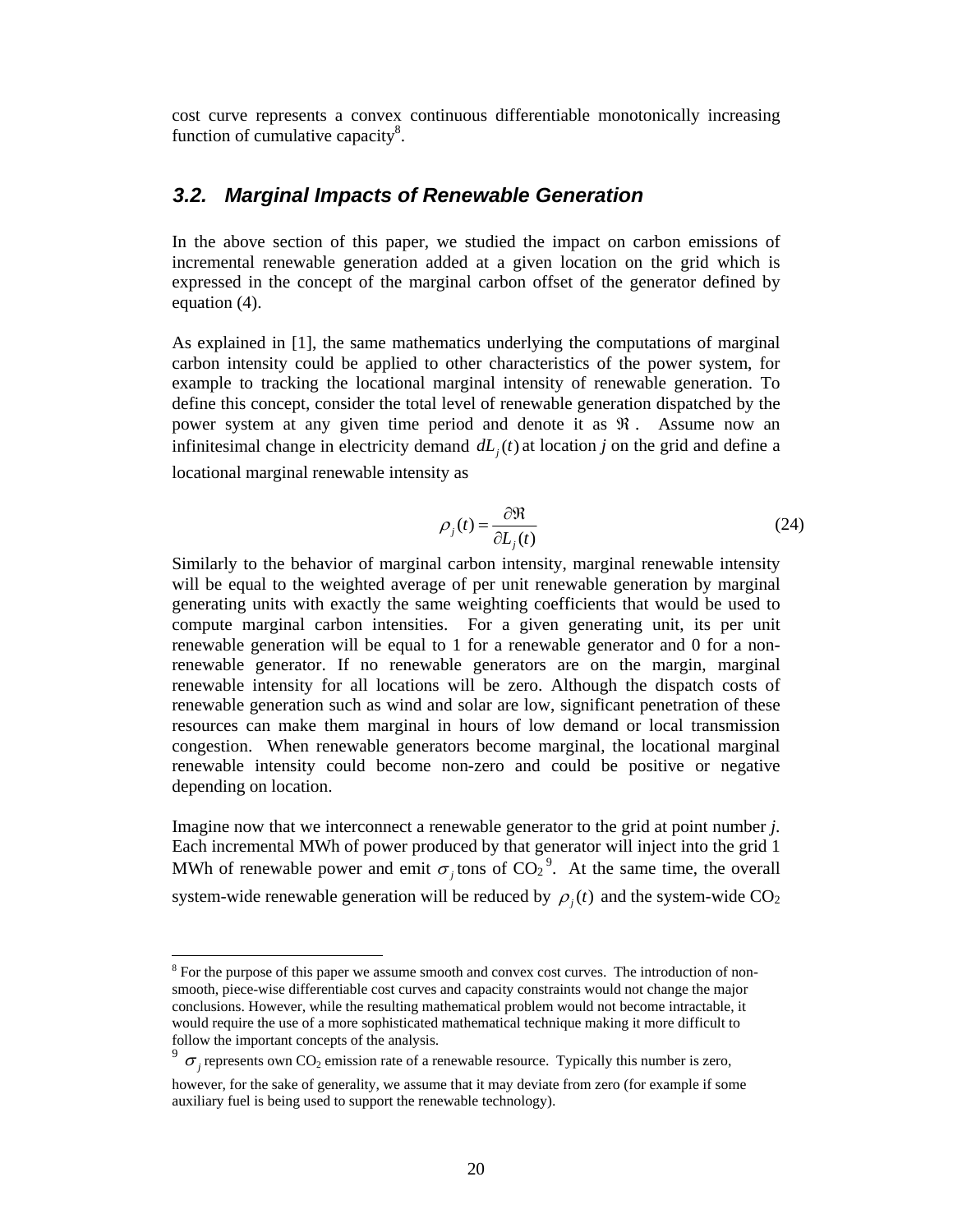emissions will reduced by  $MCI_i(t)$ . The net result of this would be an increase in system-wide renewable generation by

$$
\alpha_j^R(t) = 1 - \rho_j(t) \tag{25}
$$

and a reduction in system-wide  $CO<sub>2</sub>$  emissions by

$$
\alpha_j^C(t) = MCI_j(t) - \sigma_j \tag{26}
$$

Parameters  $\alpha_j^R(t)$  and  $\alpha_j^C(t)$  represent the *marginal increase* of renewable generation and a marginal offset of carbon emissions, respectively, provided by 1 unit of energy produced by a given renewable resource.

Consider now a build out scenario of renewable resources characterized by values  $R_1, R_2, ..., R_n$  and assume the dispatch profile of each renewable resource determined by economic dispatch of the grid and denote these respective dispatch profiles as  $r_1(t), r_2(t),..., r_n(t)$ .

#### *Proposition 1***.**

- 1. *If a renewable resource j is marginal in time period t, its marginal impacts on the system are equal to zero:*  $\alpha_j^R(t) = 0$  and  $\alpha_j^C(t) = 0$ .
- *2. The sensitivity of system-wide renewable generation and carbon emissions to the addition of renewable capacity satisfy the following equations:*

$$
\frac{\partial \mathcal{R}}{\partial R_j} = \sum_{t \in S_j} \alpha_j^R(t) g_j(t) = \frac{1}{R_j} \sum_{t=1}^T \alpha_j^R(t) r_j(t)
$$
\n(27)

$$
\frac{\partial \mathbb{C}}{\partial R_j} = -\sum_{t \in S_j} \alpha_j^C(t) g_j(t) = -\frac{1}{R_j} \sum_{t=1}^T \alpha_j^C(t) r_j(t)
$$
\n(28)

where  $S_i$  *is the set of all time periods over which the resource*  $R_i$  *is inframarginal*.

#### *Proof***.**

If the renewable resource is marginal, an incremental demand  $dL_i(t)$  at its location should cause an additional output of this resource of  $dL_i(t)$ , hence  $\rho_i(t) = 1$  and  $\alpha_j^R(t) = 1 - \rho_j(t) = 0.$  Similarly,  $MCI_j(t) = \sigma_j$  and therefore  $\alpha_j^C(t) = MCI_j(t) - \sigma_j = 0$ . This proves the first part of the Proposition.

To prove the second part of this Proposition, consider the following identities: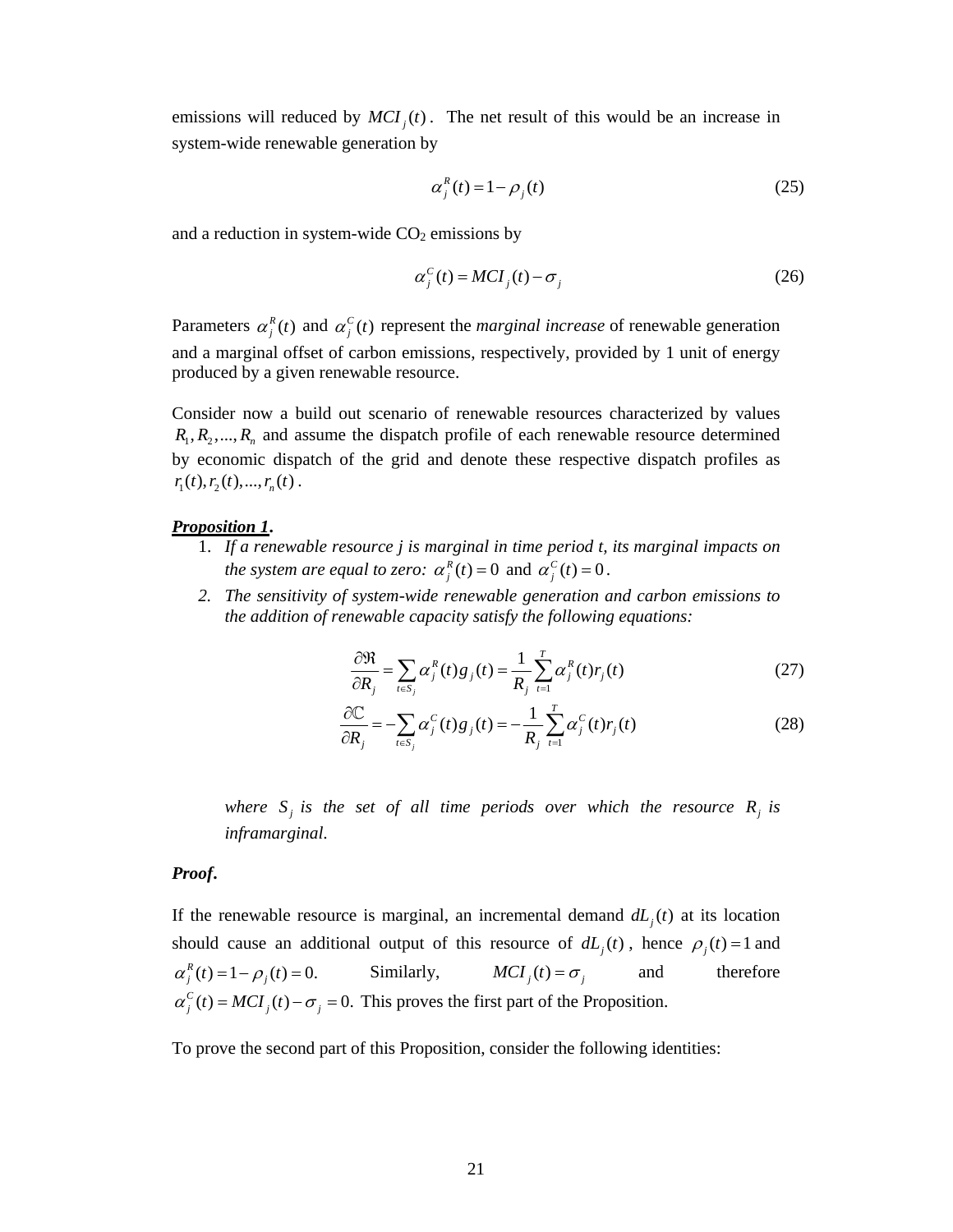$$
\frac{\partial \mathfrak{R}}{\partial R_j} = \sum_{t=1}^T \frac{\partial \mathfrak{R}}{\partial r_j(t)} \frac{\partial r_j(t)}{\partial R_j}
$$
(29)

$$
\frac{\partial \mathbb{C}}{\partial R_j} = \sum_{t=1}^T \frac{\partial \mathbb{C}}{\partial r_j(t)} \frac{\partial r_j(t)}{\partial R_j}
$$
(30)

As follows from the above discussion incremental dispatch of the renewable resource will change system-wide renewable generation in proportion to the marginal renewable ,

$$
\frac{\partial \mathfrak{R}}{\partial r_j(t)} = \alpha_j^R(t) \tag{31}
$$

$$
\frac{\partial \mathbb{C}}{\partial r_j(t)} = -\alpha_j^C(t) \tag{32}
$$

Based on optimal dispatch rules for the power system,

$$
r_j(t) = \begin{cases} R_j g_j(t) & \text{if the resource is inframarginal} \\ \in [0, R_j g_j(t)] & \text{if the resource is marginal} \\ 0 & \text{if the resource is supermarginal} \end{cases}
$$
 (33)

If the resource is inframarginal (i.e.  $t \in S_j$ ), equation (33) implies that  $\frac{\partial r_j(t)}{\partial \mathbf{p}} = g_j(t)$ *j*  $r_i(t)$ *g t*  $\frac{\partial r_j(t)}{\partial R_i} = g_j(t)$ .

If the resource is supermarginal, equation (33) implies that  $\frac{\partial r_j(t)}{\partial t} = 0$ *j*  $r_i(t)$  $\frac{\partial r_j(t)}{\partial R_i} = 0$ .

If the resource is marginal, a small change in its installed capacity will not change its  $output<sup>10</sup>$  and therefore the derivative in this case is also zero. Therefore

$$
\frac{\partial r_j(t)}{\partial R_j} = \begin{cases} g_j(t) & \text{if } t \in S_j \\ 0 & \text{otherwise} \end{cases}
$$
 (34)

By combining equations (29), (31) and (34), we obtain the first part of equation (27). Similarly, by combining (30), (32) and (34), we get the first part of equation (28).

Two identities  $\sum_{t \in S_j} \alpha_j^R(t) g_j(t) = \frac{1}{R_j} \sum_{t=1}^T \alpha_j^R(t) r_j(t)$ *j*  $\sum_{t \in S_j} \alpha_j^R(t) g_j(t) = \frac{1}{R_j} \sum_{t=1}^T \alpha_j^R(t) r_j(t)$  $\sum_{t \in S_i} \alpha_j^R(t) g_j(t) = \frac{1}{R_i} \sum_{t=1}^T \alpha_j^R(t) r_j(t)$  and  $\sum_{t \in S_i} \alpha_j^C(t) g_j(t) = \frac{1}{R_i} \sum_{t=1}^T \alpha_j^C(t) r_j(t)$ *j*  $\sum_{t \in S_j} \alpha_j^C(t) g_j(t) = \frac{1}{R_j} \sum_{t=1}^T \alpha_j^C(t) r_j(t)$  $\sum_{t \in S_j} \alpha_j^C(t) g_j(t) = \frac{1}{R_j} \sum_{t=1}$ follow from the earlier observations that  $r_i(t) = R_i g_i(t)$  when the resource is inframarginal,  $\alpha_j^R(t) = 0$  and  $\alpha_j^C(t) = 0$  in time periods when the resource is marginal, and  $r_i(t) = 0$  when the resource is supermarginal. *Q.E.D.* 

 $\overline{a}$ 

 $10$  Except for a degenerate case in which marginal resource is dispatched at full capacity which could be ignored as it makes no material difference for further analysis.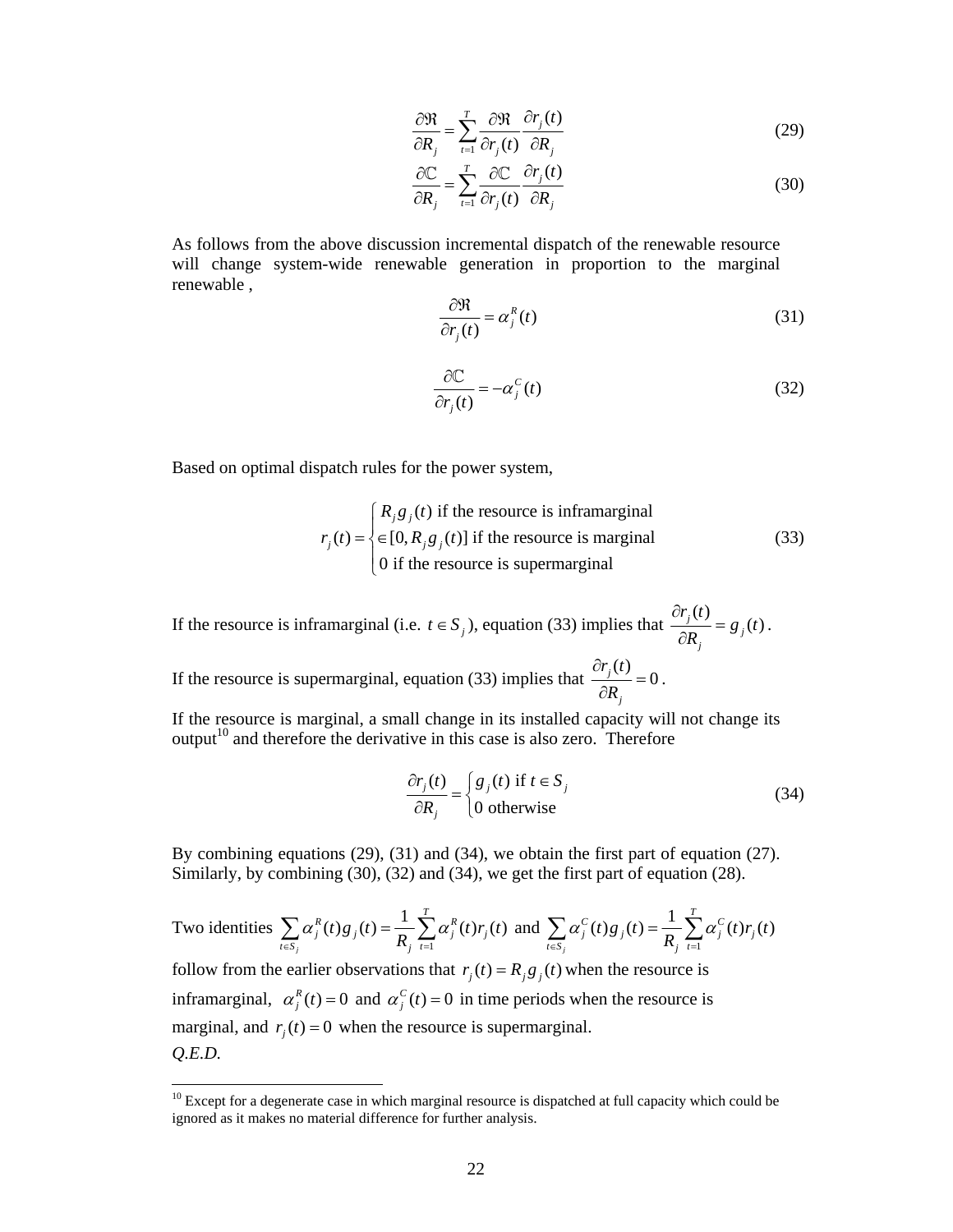For the purpose of further analysis we introduce average resource impacts over the entire time period [1,T]:

*average marginal renewable increase* 

$$
\overline{\alpha}_{j}^{R} = \frac{\sum_{t \in S_{j}} \alpha_{j}^{R}(t) g_{j}(t)}{T} = \frac{\sum_{t=1}^{T} \alpha_{j}^{R}(t) r_{j}(t)}{TR_{j}}
$$
(35)

it is easy to see that if the resource is never marginal,  $\bar{\alpha}_i^R$  is simply equal to the resource capacity factor;

*average marginal carbon offset* 

$$
\overline{\alpha}_{j}^{C} = \frac{\sum_{t \in S_{j}} \alpha_{j}^{C}(t) g_{j}(t)}{T} = \frac{\sum_{t=1}^{T} \alpha_{j}^{C}(t) r_{j}(t)}{TR_{j}}
$$
(36)

Proposition 1 provides us with a tool necessary to analyze an RPS problem both in the traditional and carbon controlling formulations.

## *3.3. Optimal RPS Investment Rules*

### **3.3.1. A Traditional RPS Problem**

A traditional RPS problem could be formulated as a cost-minimization mechanism targeting a desired level of generated renewable energy.

$$
\min_{R} \sum_{j=1}^{n} Z_j(R_j) \tag{37}
$$

s.t.

$$
\Re(R_1, ..., R_n) \ge \Re_0 \tag{38}
$$

where  $\mathfrak{R}_0$  is the target level of renewable generation.

A different formulation of the traditional RPS problem would be to maximize renewable generation subject to the budgetary constraint:

$$
\max_{R} \Re(R_1, ..., R_n) \tag{39}
$$

s.t.

$$
\sum_{j=1}^{n} Z_j(R_j) \le B_0
$$
\n(40)

where  $B_0$  is the total budget subsidy available.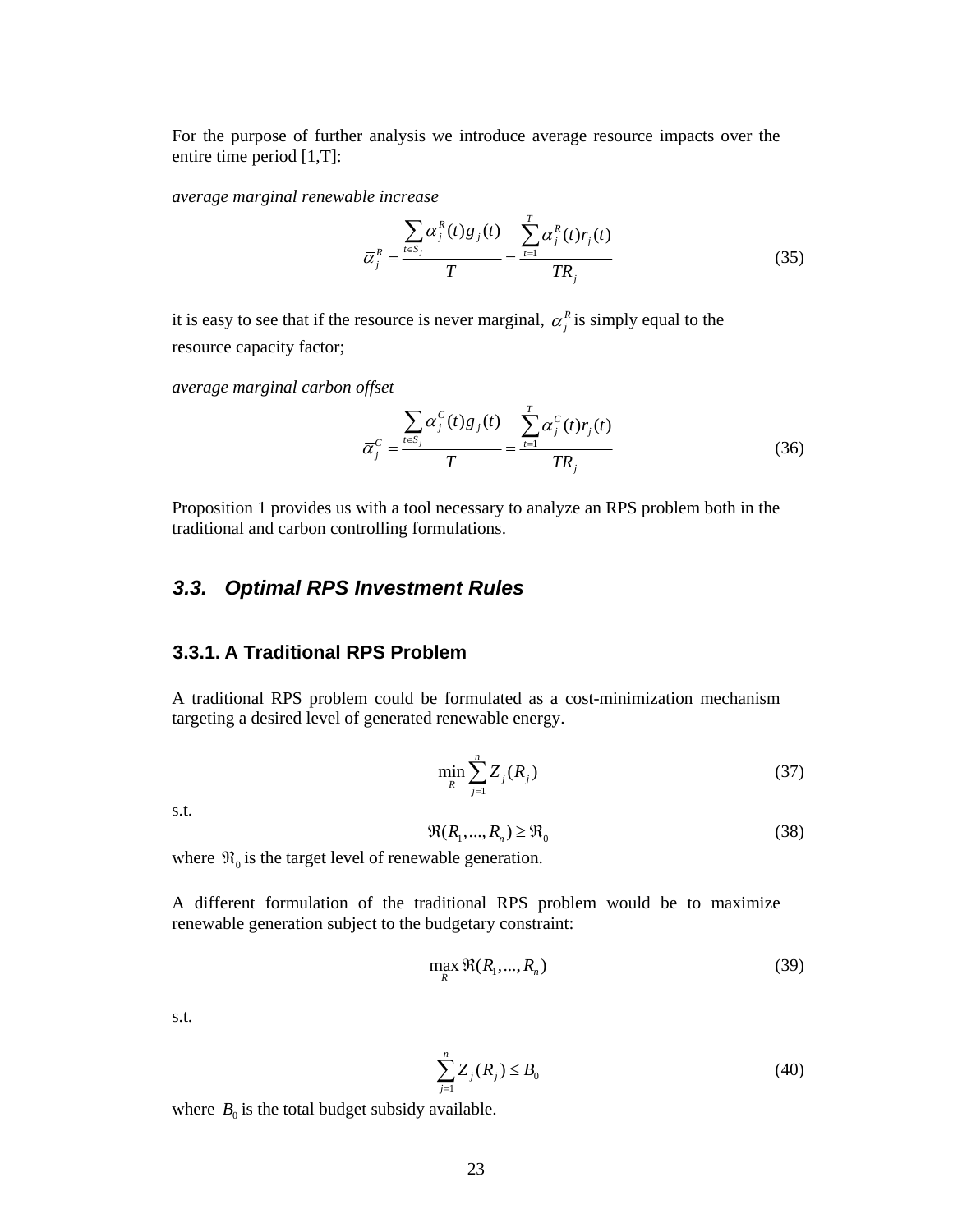#### **3.3.2. A Carbon Controlling RPS Problem**

A Carbon Controlling RPS problem could be formulated as a cost minimization mechanism targeting a desired level of  $CO<sub>2</sub>$  emissions.

$$
\min_{R} \sum_{j=1}^{n} Z_j(R_j) \tag{41}
$$

s.t.

$$
\mathbb{C}(R_1, ..., R_n) \le \mathbb{C}_0 \tag{42}
$$

where  $\mathbb{C}_0$  is the target level of carbon emissions in the entire power system.

A different formulation of this problem would be to minimize  $CO<sub>2</sub>$  emissions subject to the budgetary constraint:

$$
\min_{R} \mathbb{C}(R_1, ..., R_n) \tag{43}
$$

s.t.

$$
\sum_{j=1}^{n} Z_j(R_j) \le B_0 \tag{44}
$$

where  $B_0$  is the total budget subsidy available.

#### **3.3.3. Optimal Investment Rules**

#### *RPS Theorem*.

*1a. If the traditional RPS problem* (37)*-*(38) *is feasible, its solution is provided by the following RPS investment rule* 

$$
Z'_{j}(R_{j}) = P_{R}\overline{\alpha}_{j}^{R}T
$$
\n(45)

*where*  $\bar{\alpha}_i^R$  *defined by (35) is the resource's generation weighted marginal renewable increase and*  $P_R$  *is the RPS energy price (in \$/MWh) such that renewable resource additions satisfying equation* (45) *at that price meet the target level of renewable generation:* 

$$
\Re(R_1, ..., R_n) = \Re_0 \text{ if } P_R > 0 \text{ and } P_R = 0 \text{ if } \Re(R_1, ..., R_n) > \Re_0. \tag{46}
$$

*1b. If the budget constrained problem* (39)-(40) *is feasible, then the optimal investment rule would satisfy equation* (45) *and the RPS price*  $P_R$  *will be selected*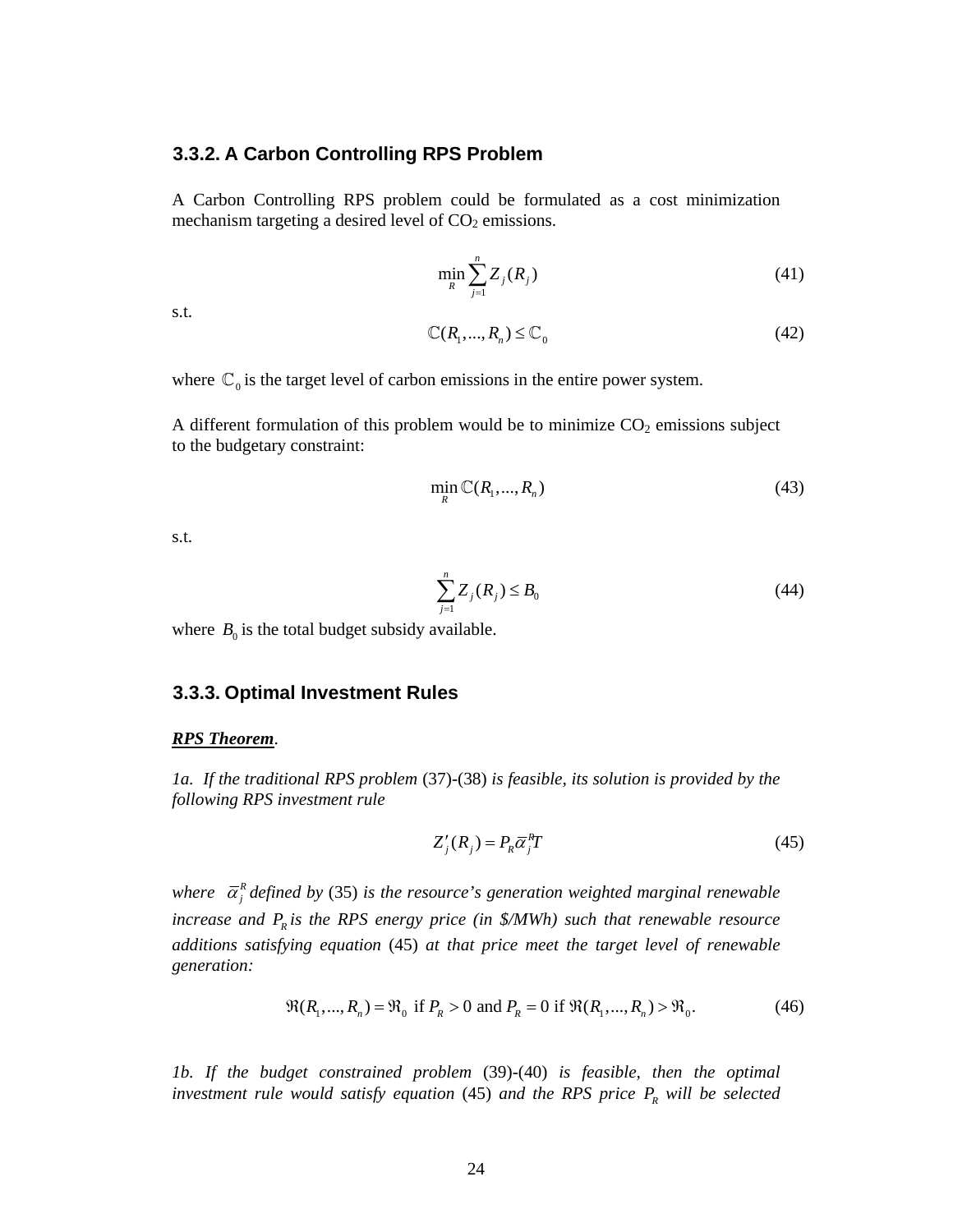*such that the investments additions satisfying equation* (45) *at that price meet the budgetary limitation* 

$$
\sum_{j=1}^{n} Z_j(R_j) = B_0 \text{ if } P_R > 0 \text{ and } P_R = 0 \text{ if } \sum_{j=1}^{n} Z_j(R_j) < B_0. \tag{47}
$$

*2a. If the Carbon Controlling RPS problem* (41)*-*(42) *is feasible, its solution is provided by the following investment rule* 

$$
Z'_{j}(R_{j}) = P_{c}\overline{\alpha}_{j}^{c}T
$$
\n(48)

*where f<sub>j</sub> is the inframarginal capacity factor of resource number j,*  $\bar{\alpha}_i^c$  *is this resource's generation weighted marginal carbon offset defined by (36) and*  $P_c$  *is the RPS price of carbon (in \$/T) chosen in such a way that renewable resource additions satisfying equation* (48) *at that price meet the target level of*  $CO<sub>2</sub>$  *emissions:* 

$$
\mathbb{C}(R_1,...,R_n) = \mathbb{C}_0 \text{ if } P_c > 0 \text{ and } P_c = 0 \text{ if } \mathbb{C}(R_1,...,R_n) < \mathbb{C}_0 \tag{49}
$$

*2b. If the budget constrained problem* (43)-(44) *is feasible, then the optimal investment rule would satisfy equation* (48) *and the RPS price*  $P_c$  *will be selected in such a way that the investments additions satisfying equation* (48) *at that price meet the budgetary limitation* 

$$
\sum_{j=1}^{n} Z_j(R_j) = B_0 \text{ if } P_C > 0 \text{ and } P_C = 0 \text{ if } \sum_{j=1}^{n} Z_j(R_j) < B_0. \tag{50}
$$

#### *Proof.*

Consider the Lagrangian of problem (37)*-*(38)

$$
L_{\mathfrak{R}} = \sum_{j=1}^{n} Z_j(R_j) - \lambda(\mathfrak{R} - \mathfrak{R}_0)
$$
\n(51)

Using the results of Proposition 1, the optimality condition  $\frac{\partial E_{\Re}}{\partial \Sigma} = 0$ *j L*  $\frac{\partial L_{\mathfrak{R}}}{\partial R_i} = 0$  could be

presented as

$$
Z'_{j}(R_{j}) - \lambda \sum_{t \in S_{j}} \alpha_{j}^{R}(t)g_{j}(t) = Z'_{j}(R_{j}) - \lambda T \overline{\alpha}_{j}^{R} = 0
$$
\n(52)

Since the problem is feasible, the optimal Lagrange multiplier must be non-negative,  $\hat{\lambda} \ge 0$  and should be chosen in such a way that renewable additions obtained from equation (52) for each resource meet the renewable generation target:

 $\mathfrak{R}(R_1, ..., R_n) = \mathfrak{R}_0$  if  $P_R > 0$  and  $P_R = 0$  if  $\mathfrak{R}(R_1, ..., R_n) > \mathfrak{R}_0$ .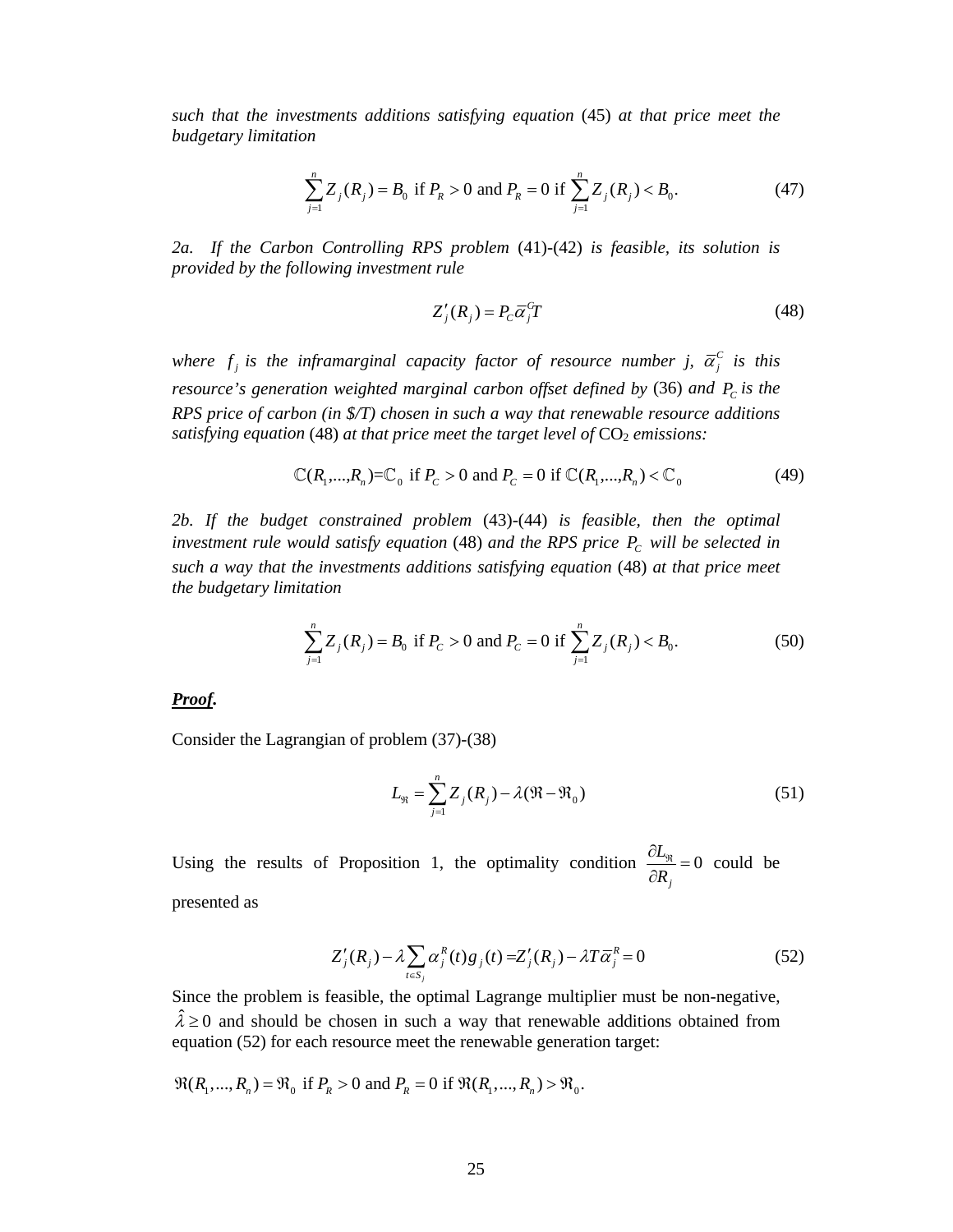The RPS price measured in \$/MWh is then defined as

$$
P_R = \hat{\lambda} \tag{53}
$$

This proves the section 1a of the theorem. The proof of section 1b for the budget constrained problem is similar to the above.

The proof of section 2a follows exactly the same logic by defining the Lagrangian of the problem (41)*-*(42)

$$
L_{\mathbb{C}} = \sum_{j=1}^{n} Z_j(R_j) + \lambda (\mathbb{C} - \mathbb{C}_0)
$$
\n(54)

Using the results of Proposition 1, the optimality condition  $\frac{CD_C}{CD} = 0$ *j L*  $\frac{\partial L_{\mathbb{C}}}{\partial R_i} = 0$  could be

presented as

$$
Z'_{j}(R_{j}) - \lambda \sum_{t \in S_{j}} \alpha_{j}^{C}(t)g_{j}(t) = Z'_{j}(R_{j}) - \lambda T \overline{\alpha}_{j}^{C} = 0
$$
\n(55)

Since the problem is feasible, the optimal Lagrange multiplier must be non-negative,  $\hat{\lambda} \ge 0$  and should be chosen in such a way that renewable additions obtained from equation (55) for each resource meet the carbon emission target:

$$
\mathbb{C}(R_1,\ldots,R_n)=\mathbb{C}_0 \text{ if } \hat{\lambda} > 0 \text{ and } \hat{\lambda} = 0 \text{ if } \mathbb{C}(R_1,\ldots,R_n) < \mathbb{C}_0.
$$

The RPS price measured in dollars per ton of  $CO<sub>2</sub>$  emissions is then defined as

$$
P_c = \hat{\lambda} \tag{56}
$$

The proof of section 2b for the budgetary constrained problems follows similar logic.

*Q.E.D.* 

Optimal investment rules provided by two RPS models look mathematically similar, but lead to different investment policies. The investment rule derived from the traditional RPS problem is based on equalizing supply curves on the basis of the *average marginal renewable increase* of individual resources:

$$
\frac{Z_1'(R_1)}{\overline{\alpha}_1^R} = \frac{Z_2'(R_2)}{\overline{\alpha}_2^R} = \dots = \frac{Z_n'(R_n)}{\overline{\alpha}_n^R} = TP_R
$$
\n(57)

Simply put, this rule means that at optimum an incremental dollar subsidy given to any location should buy the same amount of renewable energy produced by the power system. The subsidy price of that energy paid to a renewable generator on top of other revenues they receive from energy and capacity markets will be proportional to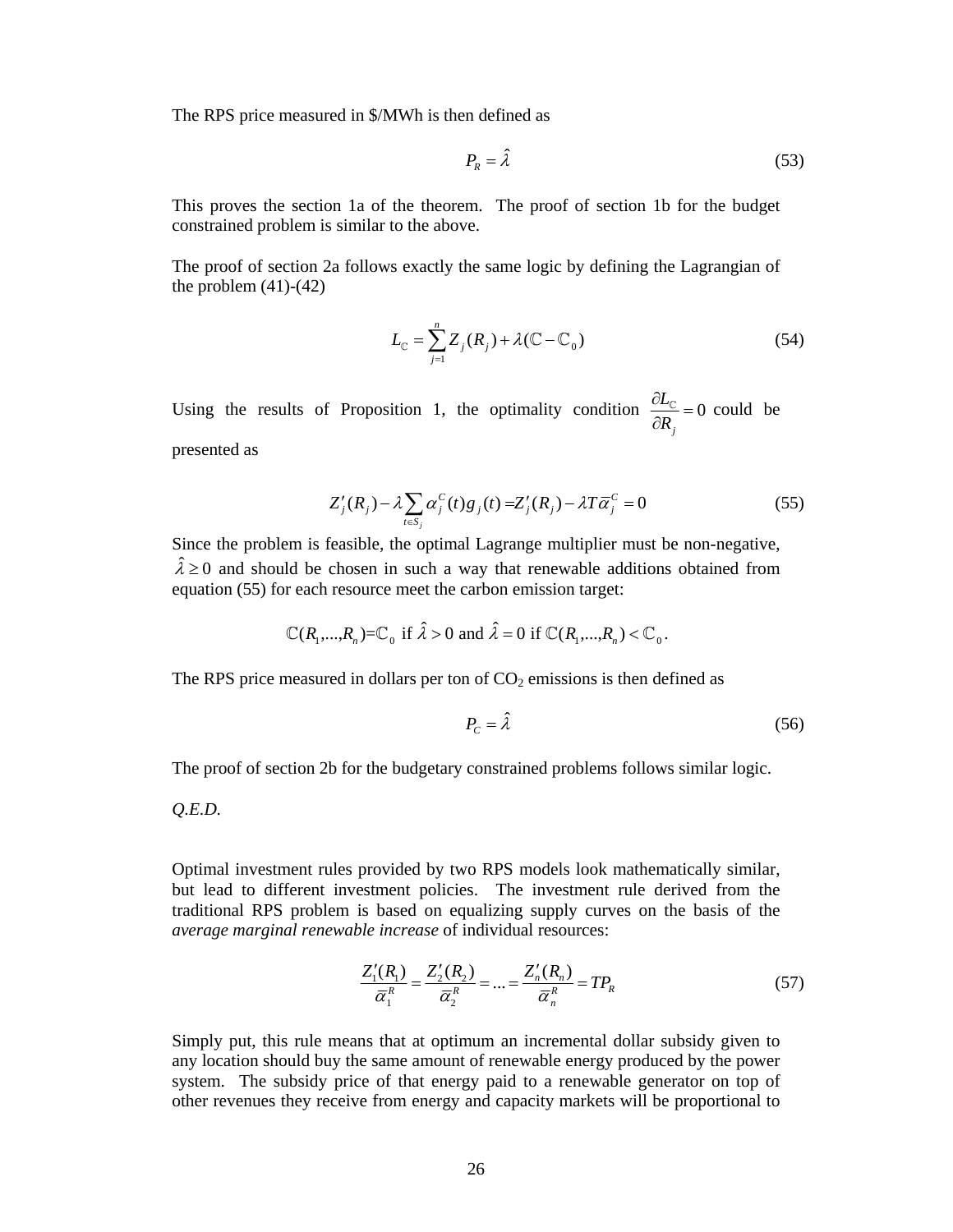its renewable increases and equal to  $\bar{\alpha}_i^R T P_R$ . This combined with (35) leads to the following subsidy formula applied on a temporal (e.g. hourly) basis:

$$
Subsidy_j^R(t) = r_j(t)\alpha_j^R(t)P_R
$$
\n(58)

If we assume that renewable resources are never marginal, then all marginal renewable increases are equal to 1 and in this case, equation (58) implies that all renewable resources should receive the same amount of subsidy on a per MWh basis in each hour regardless of their location on the grid. The value of the subsidy is set by the RPS price. If, due to a high penetration of renewables or inadequate transmission capacity renewable resources may become marginal, the subsidy should be adjusted to account for that effect and the subsidy rule (57) should provide zero payment to a marginal renewable resource.

In contrast, the investment rule derived from the carbon controlling RPS problem is based on equalizing supply curves on the basis of *average marginal carbon offsets* of individual resources:

$$
\frac{Z_1'(R_1)}{\overline{\alpha}_1^c} = \frac{Z_2'(R_2)}{\overline{\alpha}_2^c} = \dots = \frac{Z_n'(R_n)}{\overline{\alpha}_n^c} = TP_c \tag{59}
$$

This rule implies that at optimum an incremental dollar subsidy given to any location should buy the same amount of  $CO<sub>2</sub>$  emission reduction in the power system. The subsidy price of that carbon reduction paid to a renewable generator on a per ton of  $CO<sub>2</sub>$  basis on top of other revenues they receive from energy and capacity markets will be the same and equal to  $\bar{\alpha}_i^c P_c$ . This, combined with (36), leads to the following subsidy formula applied on a temporal basis:

$$
Subsidy_j^C(t) = r_j(t)\alpha_j^C(t)P_c
$$
\n(60)

This subsidy formula indicates that the optimal method for providing subsidy to renewable generation is to compensate it on the basis of its carbon footprint. Indeed, according to the Carbon Footprint Theorem,  $CF[R_j](t) = -r_j(t)\alpha_j^C(t)$  and therefore formula (60) could be restated as

$$
Subsidy_j^C(t) = -CF[R_j](t)P_c
$$
\n(61)

Since carbon footprint varies by location and over time, investment decisions resulting from investment rules (57)-(58) and (59)-(60) are structurally and materially different. Between two resources with identical marginal subsidy requirements, the traditional investment rule (57)-(58) would favor locations with the higher capacity factor  $\bar{\alpha}_i^R$ , since it will be providing more renewable energy.

An investment prescription under the carbon controlling RPS will favor the resource with a higher average marginal carbon offset, since it will offer more contribution to the reduction of  $CO<sub>2</sub>$  emissions.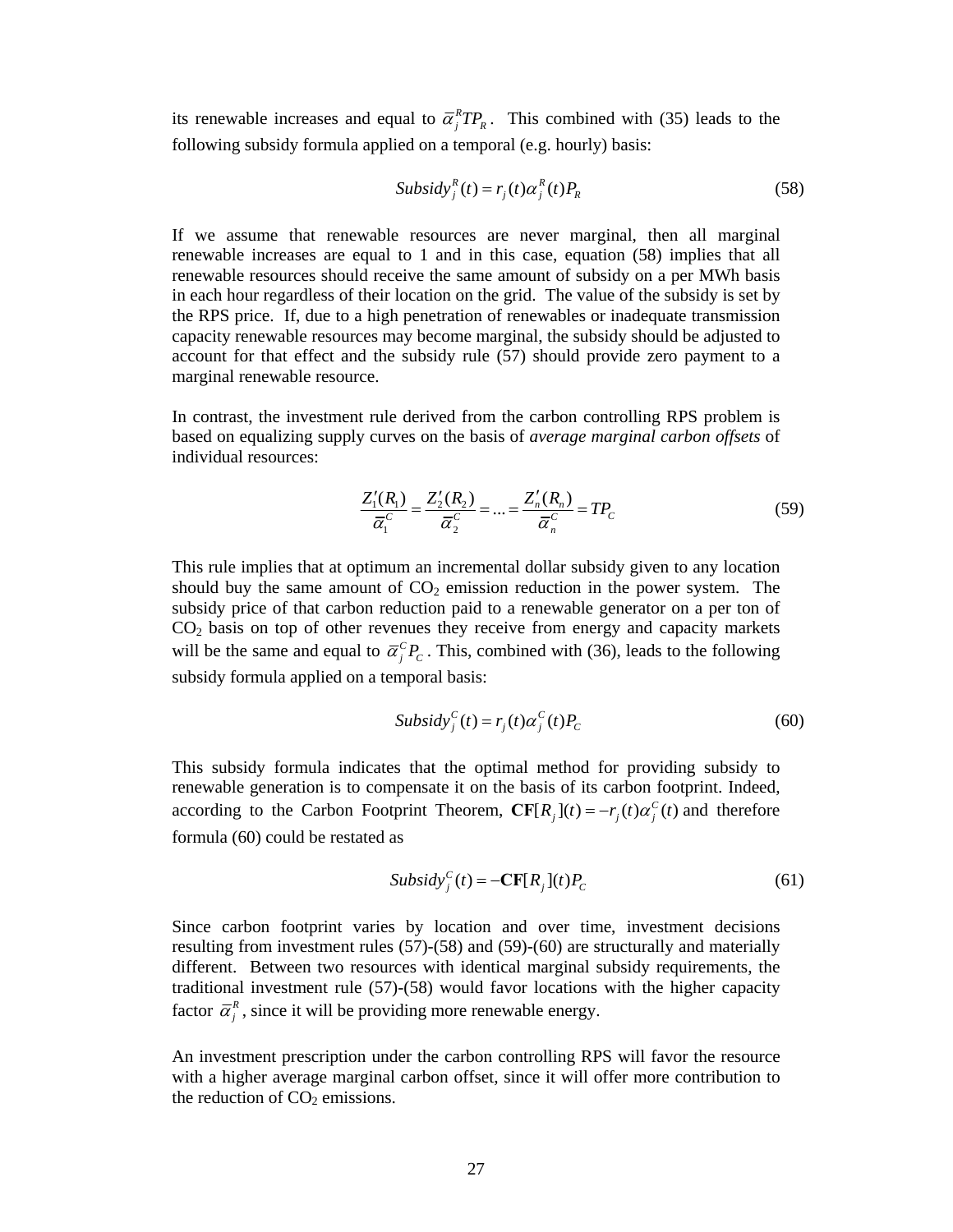## *3.4. Comparing Two RPS Programs: an Illustrative Example*

In order to illustrate the RPS Theorem, consider a simple example of a two-zone power system separated by a constrained transmission line, as presented on Figure 9. In this system, Zone B is always short in energy which it imports from Zone A. Zone A is assumed to contain predominantly coal-fired generation. Zone B is dominated by natural gas fired generating technology. During OnPeak hours transmission line connecting these two zones gets constrained leading to price separation between them.

During OnPeak hours, Zone B prices are set by gas-fired technology with average OnPeak market heat rate of 9,000 Btu/kWh; Zone A prices are set by coal-fired

| Zone A<br><b>OnPeak Hours: 4160</b><br>Fuel on the Margin $=$ Coal<br>Marg. Carbon Intensity = 1.08 T/MWh<br>Coal Price = $$2/MM$<br>Market Heat Rate = $12,000$<br>Wind Capacity Factor = $20\%$ | Constrained<br>OnPeak      | Zone B<br>OnPeak Hours: 4160<br>Fuel on the Margin = Nat. Gas<br>Marg. Carbon Intensity = $0.51$ T/MWh<br>Gas Price = $$5/MM$<br>Market Heat Rate = $9,000$<br>Wind Capacity Factor = $20\%$ |
|---------------------------------------------------------------------------------------------------------------------------------------------------------------------------------------------------|----------------------------|----------------------------------------------------------------------------------------------------------------------------------------------------------------------------------------------|
| OffPeak Hours: 4600<br>Fuel on the Margin $=$ Nat. Gas<br>Marg. Carbon Intensity = $0.4$ T/MWh<br>Gas Price = $$5/MM$<br>Market Heat Rate = $7,000$<br>Wind Capacity Factor = $40\%$              | Not constrained<br>OffPeak | OffPeak Hours: 4600<br>Fuel on the Margin = Nat. Gas<br>Marg. Carbon Intensity = $0.4$ T/MWh<br>Gas Price = $$5/MM$<br>Market Heat Rate = $7,000$<br>Wind Capacity Factor = $40\%$           |

**Figure 9. A Two-Zone System Market Assumptions** 

generation with market coal-based heat rate of 12,000 Btu/kWh. During OffPeak hours, transmission is not constrained and the price for the entire system is set by the gas-fired generation in Zone A at market heat rate of 7,000 Btu/kWh.

We assume that both zones have a significant potential of wind resources. For simplicity, we assume that at both locations technical and cost characteristics of these wind resources are identical.

Finally, we make one more simplifying assumption that the addition of wind resources at any zone makes no impact on market prices and heat rates.

Using the above information we estimate the need for subsidy in order to develop wind resources in each zone computed as the difference between annual carrying costs associated with building and financing a wind farm and revenues the wind farm is expected to receive in the energy market.

The results of these calculations and underlying market assumptions are presented in Table 2. As shown in that table, we assume a  $CO<sub>2</sub>$  controlling regulatory policy with an underlying price of  $$25/T$  of  $CO<sub>2</sub>$ , natural gas and coal prices at  $$5/MMB$ tu and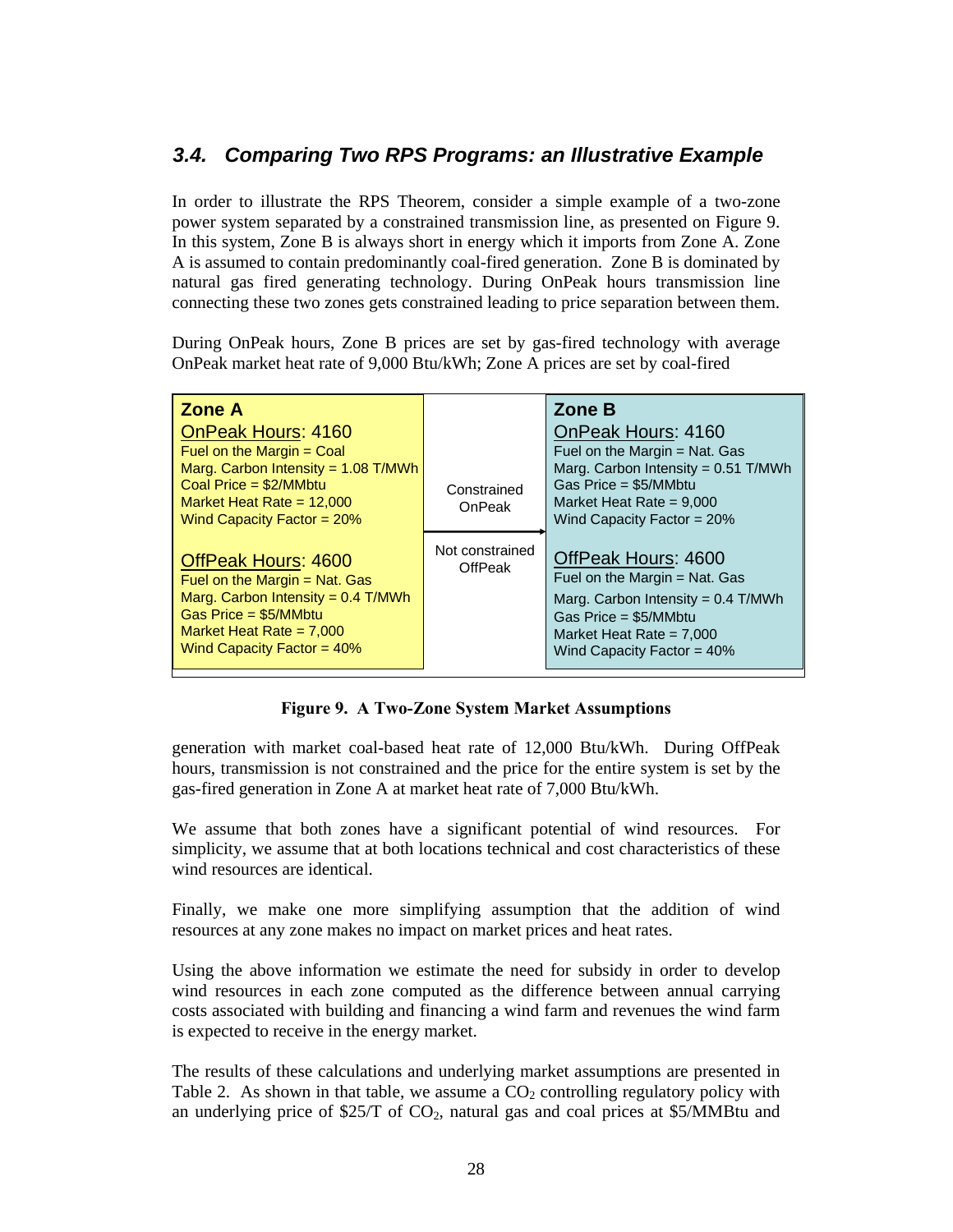\$2/MMBtu, respectively and an annual carrying cost of building a wind farm at \$200,000 per MW of installed capacity. Based on these assumptions, in order to be financially viable, a wind farm in Zone A requires a \$27.98/MWh in subsidy while a similar wind farm in Zone B requires subsidy of \$25.85/MWh only. A traditional RPS program focused on the total renewable energy would favor investments into wind in Zone B over zone A.

However, as shown in that table, marginal carbon offsets generated by renewable energy differ significantly between zones. During OnPeak hours, 1 MWh of renewable energy generated in zone A displaces  $1.08T$  of  $CO<sub>2</sub>$ , compared to  $0.51T$  for 1 MWh of renewable energy generated in Zone B. Due to transmission congestion during OnPeak hours renewable energy in Zone A displaces coal-fired generation with  $CO<sub>2</sub>$  emission rate of 1.08 T/MWh. At the same time, in Zone B marginal technology is gas-fired with a much lower emission rate of 0.51 T/MWh. In OffPeak hours, in absence of congestion, renewable energy generated and Zone A or Zone B have identical carbon offsets of 0.4 T/MWh. On average over a year, marginal carbon offset of renewable generation in Zone A is 0.61 T/MWh in Zone A and 0.44 T/MWh in Zone B.

|                                           | Zone A        |                |          | Zone B        |                |          |
|-------------------------------------------|---------------|----------------|----------|---------------|----------------|----------|
| <b>Input Assumptions</b>                  | <b>OnPeak</b> | <b>OffPeak</b> | Annual   | <b>OnPeak</b> | <b>OffPeak</b> | Annual   |
| Hours                                     | 4160          | 4600           | 8760     | 4160          | 4600           | 8760     |
| Fuel on the margin                        | Coal          | Gas            |          | Gas           | Gas            |          |
| Market Heat Rate (Btu/kWh)                | 12000         | 7000           |          | 9000          | 7000           |          |
| Fuel Price (\$/MMBtu)                     | \$2.00        | \$5.00         |          | \$5.00        | \$5.00         |          |
| CO2 Price (\$/Ton)                        | \$25.00       | \$25.00        |          | \$25.00       | \$25.00        |          |
| MCI (T/MWh)                               | 1.08          | 0.40           |          | 0.51          | 0.40           |          |
| LMP (\$/MWh)                              | \$51.00       | \$45.00        |          | \$57.86       | \$45.00        |          |
| <b>Wind Capacity Factor</b>               | 20%           | 40%            | 31%      | 20%           | 40%            | 31%      |
| Wind Energy Revenue (\$K/MW)              | \$42.43       | \$82.80        | \$125.23 | \$48.14       | \$82.80        | \$130.94 |
| Wind Capital Requirements (\$K/MW)        |               |                | \$200.00 |               |                | \$200.00 |
| Subsidy needed (\$K/MW)                   |               |                | \$74.77  |               |                | \$69.06  |
| Marginal renewable increase               |               |                |          |               |                |          |
| (MWh/MWh)                                 |               |                |          |               |                |          |
| Marginal CO2 offsets (T/MWh)              | 1.08          | 0.40           | 0.61     | 0.51          | 0.40           | 0.44     |
| Required subsidy in \$/MWh of renewable   |               |                |          |               |                |          |
| energy                                    |               |                | \$27.98  |               |                | \$25.85  |
|                                           |               |                |          |               |                |          |
| Required subsidy in \$/T of carbon offset |               |                | \$45.74  |               |                | \$59.34  |

### **Table 2. Market Assumptions**

Given this difference in marginal carbon offsets, in order to displace 1T of  $CO<sub>2</sub>$ , a wind farm located in Zone A requires \$45.74/T in subsidy while a wind farm located in Zone B requires \$59.34/T. As a result, a carbon controlling RPS focused on  $CO<sub>2</sub>$ reduction would favor investments into wind in Zone A over zone B, a decision directly opposite to that of the traditional RPS.

A comparison of the results of the traditional and carbon controlling RPS programs is presented in Table 3. In this example, we assume that \$10 million dollars in subsidy is available. As explained earlier, under the traditional RPS all subsidy will be given to wind farms in Zone B where it will help to bring online 145 MW of installed wind capacity which will generate 387 GWh of renewable energy annually. Renewable generators will receive additional revenues of \$25.85/MWh for energy they inject into the system. In other words, the RPS price for this program is \$25.85/MWh. The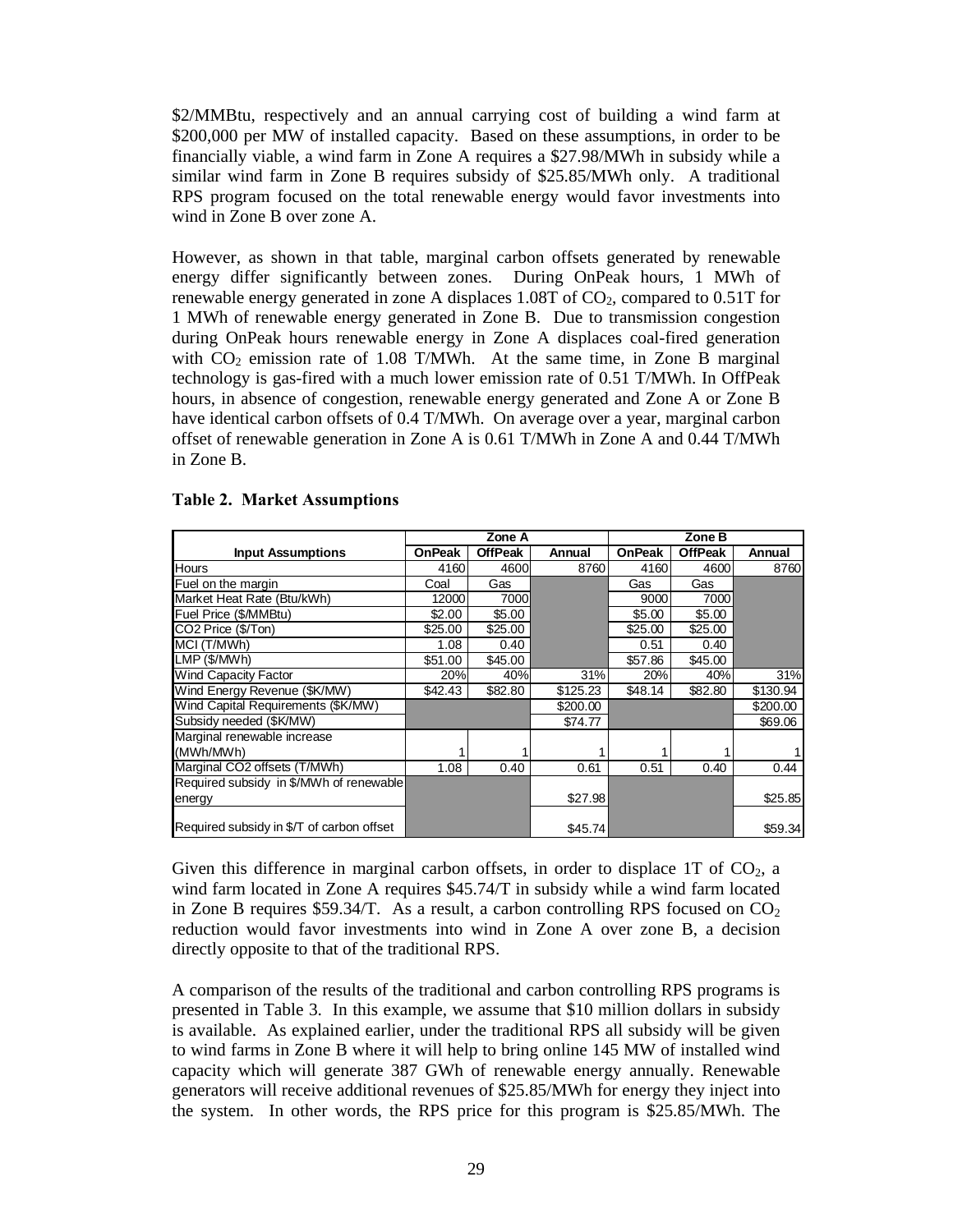resulting annual carbon offset under this program will be  $169$  thousand tons of  $CO<sub>2</sub>$ . Given the marginal carbon offset of this investment of 0.51 T/MWh, the corresponding marginal cost of  $CO<sub>2</sub>$  reduction in the form of the RPS subsidy is \$59.34.

In contrast, under the carbon controlling RPS all the subsidy will be diverted to support wind farms in Zone A. Given that more subsidy is needed there per unit of installed capacity, only 134 MW of wind power will be brought online, compared to 145 MW under the traditional RPS. Only 357 GWh of renewable energy will be produced, compared to 387 GWh under the traditional RPS. However, the carbon controlling RPS will displace 219 thousand tons of  $CO<sub>2</sub>$  which exceeds the carbon offset of the traditional RPS of 169 thousand tons by 30%. In order to administer the carbon controlling RPS, renewable generators will be paid the RPS price of \$45.74/T of CO2 assessed on the basis of the negative hourly carbon footprint of the windfarm. The marginal cost of subsidy per MWh of renewable energy in this case is \$27.98/MWh which is higher than under the traditional RPS.

|                             | <b>Traditional RPS</b> |         |              | <b>Carbon Controlling RPS</b> |         |              |  |
|-----------------------------|------------------------|---------|--------------|-------------------------------|---------|--------------|--|
|                             | Zone A                 | Zone B  | <b>Total</b> | Zone A                        | Zone B  | <b>Total</b> |  |
| Budget Constraint (\$K)     | \$10,000               |         |              | \$10,000                      |         |              |  |
| Required subsidy in         |                        |         |              |                               |         |              |  |
| \$/MWh of renewable         |                        |         |              |                               |         |              |  |
| energy                      | \$27.98                | \$25.85 | \$25.85      | \$27.98                       | \$25.85 | \$27.98      |  |
| Required subsidy in \$/T    |                        |         |              |                               |         |              |  |
| of carbon offset            | \$45.74                | \$59.34 | \$59.34      | \$45.74]                      | \$59.34 | \$45.74      |  |
| Subsidized wind             |                        |         |              |                               |         |              |  |
| capacity (MW)               | ۰                      | 145     | 145          | 134                           |         | 134          |  |
| Renewable energy            |                        |         |              |                               |         |              |  |
| generated (GWh)             | -                      | 387     | 387          | 357                           |         | 357          |  |
| <b>CO2 Emissions Offset</b> |                        |         |              |                               |         |              |  |
| (000T)                      | ۰                      | 169     | 169          | 219                           |         | 219          |  |
| RPS Price (\$/MWh)          |                        |         | \$25.85      |                               |         | \$27.98      |  |
| RPS Price (\$/T of CO2)     |                        |         | \$59.34      |                               |         | \$45.74      |  |

**Table 4. Results for Traditional and Carbon Controlling RPS Programs** 

These results are exactly what should be expected: when the program is designed to maximize the renewable energy, it results in the least expensive way of doing just that and yields a higher level of renewable energy produced and lower marginal cost of renewable energy than the alternative. When the program is designed to maximize the amount of carbon displaced (by means of minimizing the total level of carbon emitted), it finds the least expensive way of achieving this goal and yields the higher level of displaced mass of  $CO<sub>2</sub>$  emissions and the lower marginal cost of  $CO<sub>2</sub>$ abatement than the traditional RPS program.

## *3.5. RPS Implementation Issues*

According to the US Department of Energy [10], presently there are 27 states plus the District of Columbia that have RPS policies in place. Together these states account for more than half of the electricity sales in the United States. Five other states, North Dakota, South Dakota, Utah, Virginia, and Vermont, have nonbinding goals for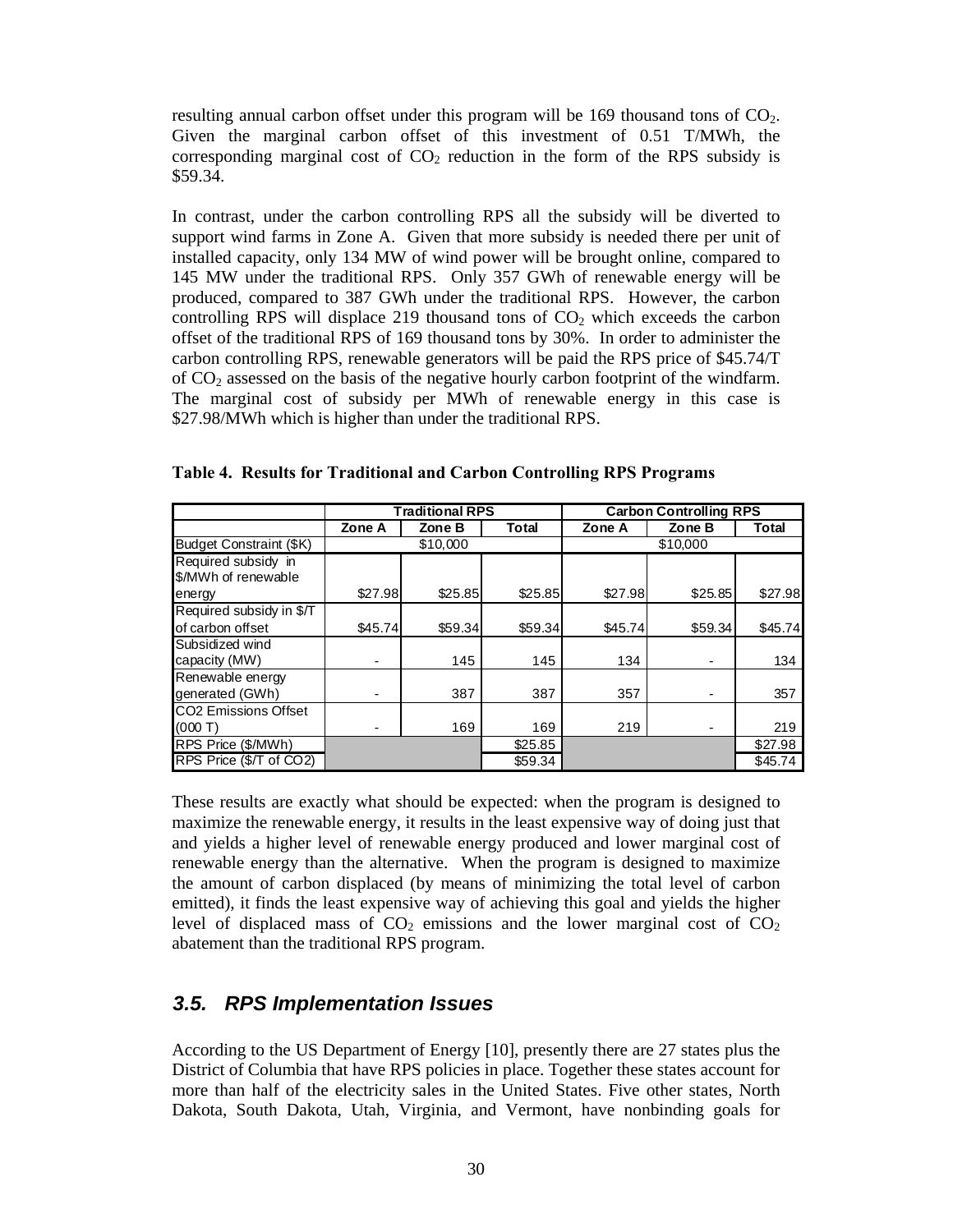adoption of renewable energy instead of an RPS. All known RPS programs are designed in a manner which requires electricity providers to obtain a minimum percentage of their power from renewable energy resources by a certain date. In other words all existing in the US RPS programs simply target the total amount of generated renewable energy regardless of the efficiency of  $CO<sub>2</sub>$  abatement ultimately achievable by these programs. The American Clean Energy and Security Act already passed by the US House of Representatives and presently under consideration by the US Senate [11] sets the national Renewable Energy Standard also specified in terms of the minimum percentage of total electricity production which has to be provided by renewable resources.

Based on these design goals, as discussed in the previous section, rational developers of renewable generation will prefer renewable projects at locations that are most financially attractive and will seek transmission interconnection for these projects to areas with highest electricity prices regardless of the level of  $CO<sub>2</sub>$  emissions these projects will be able to displace. While there is nothing wrong with this strategy on the part of the developers, the current design of RPS programs is highly questionable. If the proclaimed goal of these programs is to promote renewable generation in order to displace  $CO<sub>2</sub>$  emissions, the design is not consistent with this goal and will most likely lead to suboptimal levels of  $CO<sub>2</sub>$  emission reductions.

Goals of existing RPS programs are set in physical terms (e.g. annual level of renewable generation). Trading of renewable credits set RPS prices. Similarly, a goal of a carbon controlling RPS could be set in physical terms, i.e. in terms of the total carbon footprint of renewable resources and the RPS prices could be determined through trading between buyers and sellers. This alternative approach would provide market participants with a rule leading to an *optimal* investment strategy into renewable resources. Alternatively, the program could be designed by directly setting the RPS price and providing the RPS subsidy to renewable generators based on formula (60).

In order to implement a carbon controlling RPS program, the following need to happen: 1) electricity market operators should calculate and publish locational marginal carbon intensities for all nodes in the system which should be used to compute marginal carbon offsets for renewable generators; 2) the RPS goal should be set either in physical terms or by specifying the RPS price of carbon; 3) the subsidy should be paid to renewable generators according to formula (60); and 4) an RPS cost recovery mechanism should be established in order to equitably allocate RPS costs among electricity consumers. Addressing these issues goes beyond the scope of this paper.

# **4. Conclusions**

A widespread interest in understanding carbon footprint associated with economic activity of individuals and organizations requires means for a precise measurement of that footprint. As an industry, power generation is a single largest source of carbon emissions. For example, based on 2008 data power generation accounts for over 40% of carbon emissions in the United States [12]. This paper presents a rigorous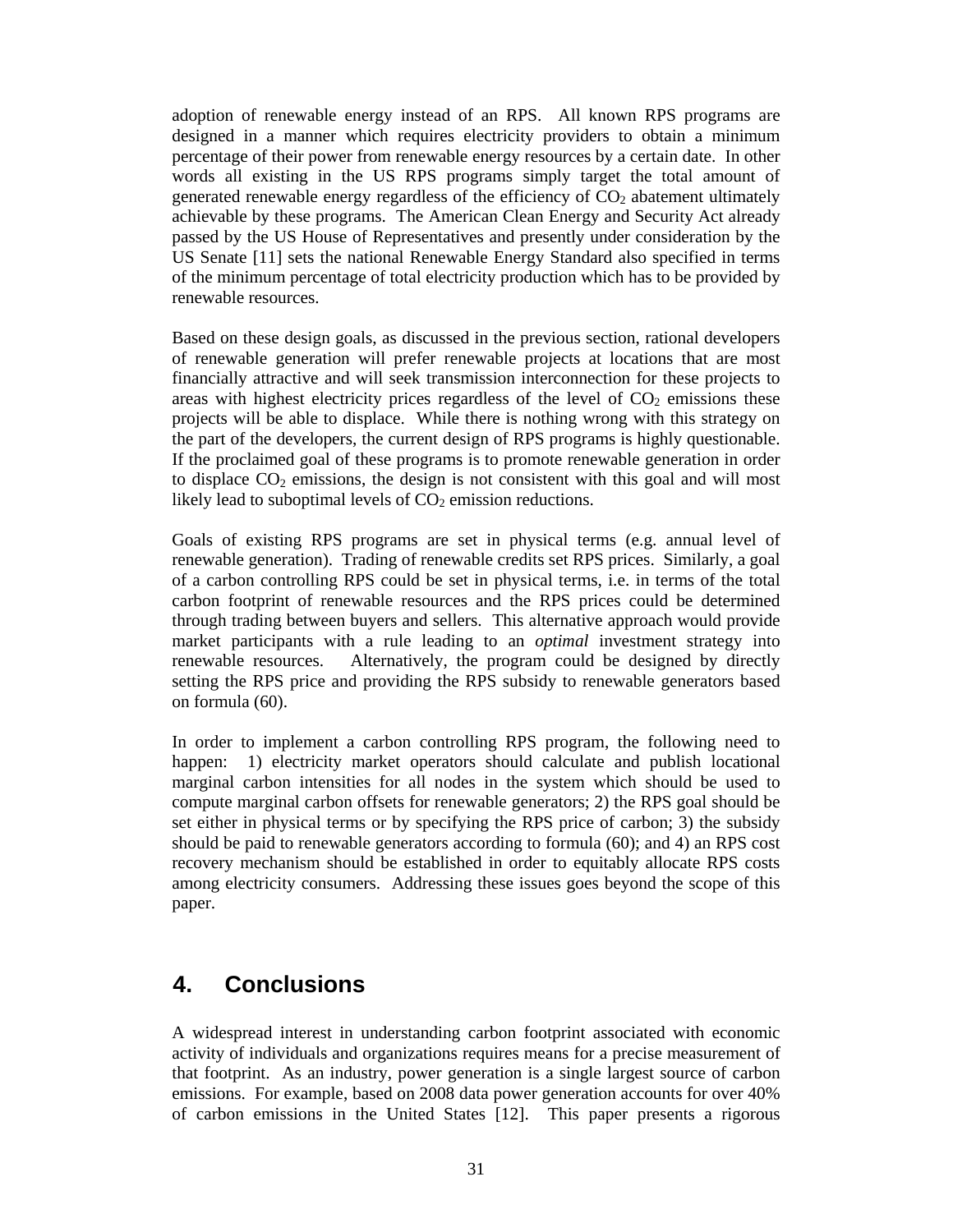methodology for determining the carbon footprint of electricity consumption based on the economics and engineering rules of the power industry. Understanding and measuring the temporal and locational nature of the carbon footprint associated with electricity consumption is important for the design of all carbon abatement policies affecting the location and timing of the use of electric energy. The range of potential application of this methodology spreads from carbon footprint reporting to very specific policy implications for power industry stakeholders.

There are a number of public policy and individual economic decisions that are directly affected by the discussion of the temporal and locational nature of  $CO<sub>2</sub>$ . Understanding of this concept provides analytical means for analyzing among other things the efficiency of the design of Renewable Portfolio Standards. However, a proposed RPS analysis is only one among other potential applications of this concept. This determination

The RPS approach presently implemented in the United States and in other countries should not be considered efficient as long as ultimate goal of the RPS policy is the reduction of greenhouse gases. An alternative approach based on the subsidy rule compensating renewable generation for the negative carbon footprint they provide achieves the optimal strategy in targeting carbon emissions through RPS.

This alternative design would require a precise calculation of locational marginal carbon intensity which could be provided by system operators responsible for the operations of regional electrical grids and a design of renewable cost allocation rules by regulatory agencies.

# **5. References**

- 1. Ruiz, Pablo and Aleksandr Rudkevich, "Analysis of Marginal Carbon Intensities in Constrained Power Networks." IEEE Proceedings of the 43rd Hawaii International Conference on System Sciences, January 2010.
- 2. "Joint Coordinated System Plan 2008" (http://www.jcspstudy.org/)
- 3. CRA International, Inc. (2008), "First Two Loops of SPP EHV Overlay Transmission Expansion: Analysis of Benefits and Costs." A study performed on behalf of Electric Transmission America, OGE Energy Corp. and Westar Energy, September 26, 2008. Available online at http://www.crai.com/uploadedFiles/RELATING\_MATERIALS/Publications/ BC/Energy\_and\_Environment/files/Southwest%20Power%20Pool%20Extra-High-Voltage%20Transmission%20Study.pdf
- 4. Shavel, Ira (2009), Testimony before the Federal Energy Regulatory Commission on behalf of ITC Holdings Corp. and its affiliate ITC Green Power Express, LLC., FERC Docket ER09-681-000, February 9, 2009.
- 5. Holland, Stephen P. and Erin T. Mansur (2006), The Short-Run Effects of Time-Varying Prices in Competitive Electricity Markets, Energy Journal, Vol. 27, No. 4, p. 127-155.
- 6. The Carbon Trust. "Carbon Footprinting: An Introduction for Organizations." 2007.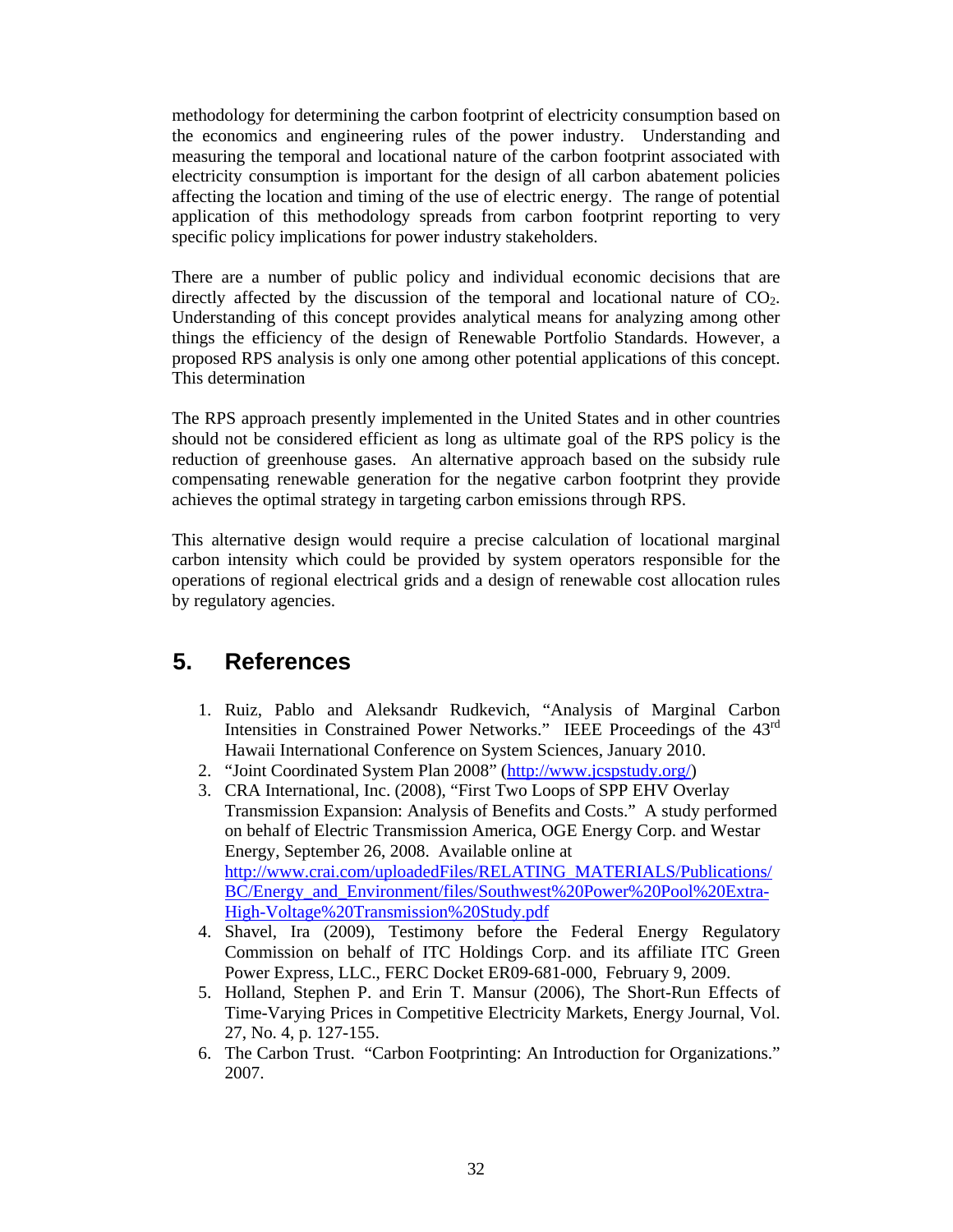- 7. "Life Cycle Assessment: Principles and Practice." A Report by the Scientific Applications International Corporation (SAIC) to the U.S. Environmental Protection Agency, EPA 600/R06/060, May 2006.
- 8. "Tool to calculate the emission factor for an electricity system, Version 02," Clean Development Mechanism, UNFCCC, October 2009.
- 9. Schweppe, Fred C., Michael C. Caramanis, Richard D. Tabors, Roger E. Bohn, "Spot Pricing of Electricity." Kluwer Academic Publishers, 1988
- 10. U.S. Department of Energy, Energy Efficiency & Renewable Energy, http://apps1.eere.energy.gov/states/maps/renewable\_portfolio\_states.cfm
- 11.  $111<sup>th</sup>$  Congress  $1<sup>st</sup>$  Session, H.R. 2454. An Act "To create clean energy jobs, achieve energy independence, reduce global warming pollution and transition to a clean energy economy." July 6-7, 2009.
- 12. "Emission of Greenhouse Gases in the United States 2008." U.S. Energy Information Administration, December 2009.

# **6. Acknowledgements**

In the process of working on this paper, the author had a privilege and an opportunity to discuss various aspects of his research with a number of colleagues including Scott Englander, Pablo Ruiz, Christopher Russo, Ira Shavel and Richard Tabors (all with Charles River Associates), William Hogan (Harvard University), John Lawhorn, Clair Moeller and Jeff Webb (Midwest ISO) and Steven Stoft. All errors and omissions remain the full responsibility of the author. The views expressed in this paper are those of the author and do not necessarily reflect the opinion of Charles River Associates or its Energy & Environment practice.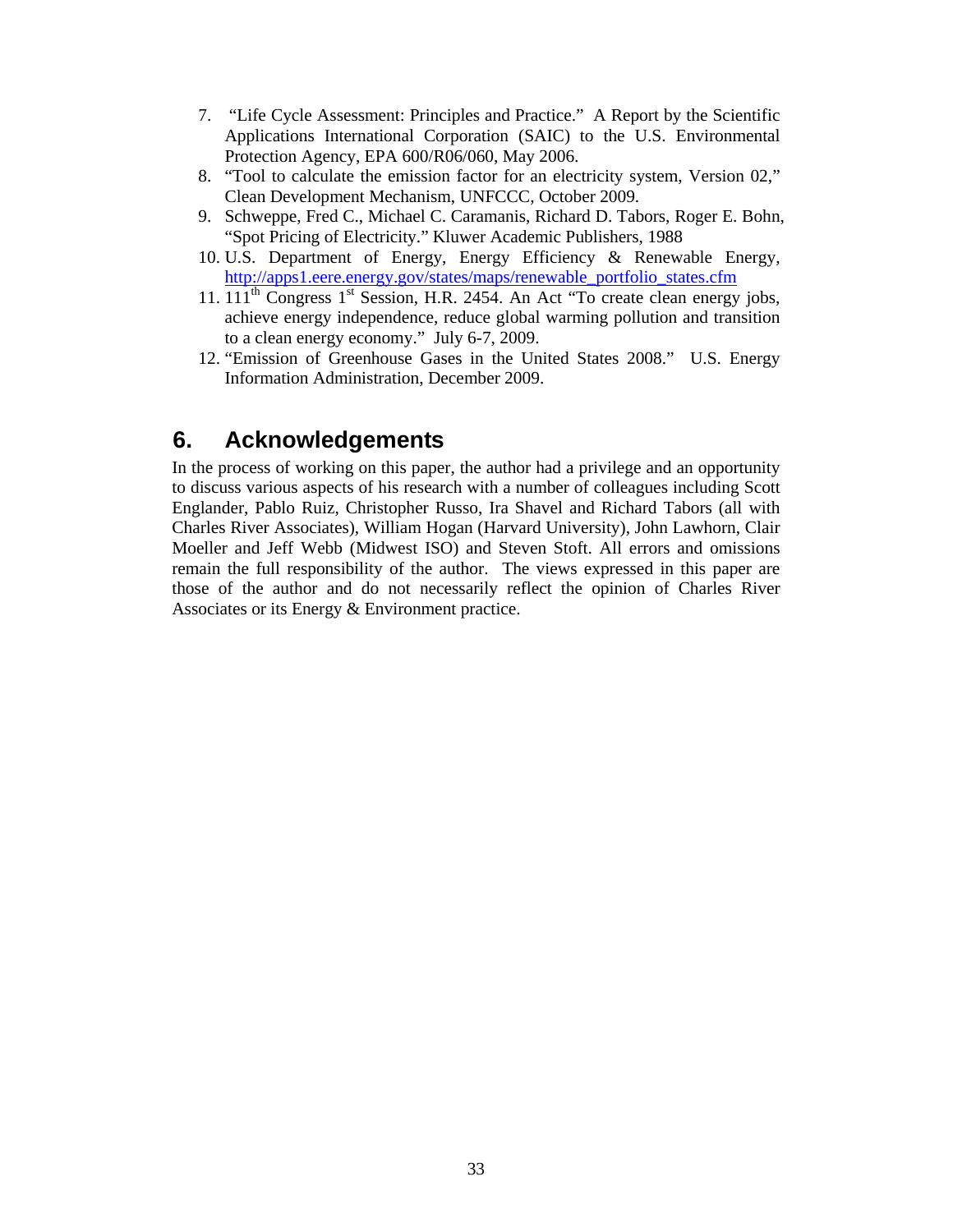## **Appendix Proof of equations (14)-(16)**

Following [1], consider an optimal security constrained dispatch problem of the power system, based on a linearized lossless representation of the power network. According to this representation, power flow on a given transmission element or a flowgate is represented as

$$
\mathbf{f} = \mathbf{f}^{\circ} + \Psi(\mathbf{p} - \mathbf{p}^{\circ} - (\mathbf{L} - \mathbf{L}^{\circ}))
$$
 (62)

Where  $f^{\circ}, p^{\circ}, L^{\circ}$  represent base case power flow, generator injections and load withdrawal vectors, respectively,  $f, p, L$  represent an alternative set of power flows, injections and withdrawals, matrix **Ψ** is known as a transmission sensitivity matrix and gives the variations in flows due to changes in the nodal injections, with respect to the reference bus assumed to ensure the real power balance.

The optimal dispatch problem solved by the system operator is defined as the following LP problem

$$
\min_{\mathbf{p}} \mathbf{c}^{\mathrm{T}} \mathbf{p} \tag{63}
$$

s.t.

$$
\mathbf{1}^{\mathrm{T}}(\mathbf{p} - \mathbf{L}) = \mathbf{0} \qquad \perp \qquad \lambda \tag{64}
$$

$$
\underline{\mathbf{f}} \le \Psi(\mathbf{p} - \mathbf{L}) \le \overline{\mathbf{f}} \qquad \perp \quad \underline{\mathbf{\mu}}, \overline{\mathbf{\mu}} \tag{65}
$$

$$
\underline{\mathbf{p}} \le \mathbf{p} \le \overline{\mathbf{p}} \qquad \qquad \perp \quad \underline{\gamma}, \overline{\gamma} \tag{66}
$$

where 1 is a vector of ones, dual variable  $\lambda$  is a price at the reference bus taken at the opposite sign, dual variables  $\mu$ ,  $\bar{\mu}$  are shadow prices for transmission constraints. According to a well known LMP decomposition formula,

$$
LMP = -\lambda \mathbf{1} - \Psi^{\mathrm{T}} (\overline{\mu} - \mu)
$$
 (67)

Assume now that the cost vector **c** of all generators is represented as a sum of two components – non-carbon related **a** and carbon related  $P_C \sigma$ :

$$
\mathbf{c} = \mathbf{a} + P_c \mathbf{\sigma} \tag{68}
$$

where  $\sigma$ -vector of carbon emission rates of generators and  $P_c$  is the carbon price. Consider an optimal dispatch for a given price of carbon  $P_c$  which results in  $k$ binding transmission constraints ( $k \ge 0$ ) and a presence of  $k+1$  marginal generators. Denote the dispatch of marginal generator as vector **x** , their corresponding cost vector as  $\tilde{\mathbf{c}} = \tilde{\mathbf{a}} + P_c \tilde{\mathbf{\sigma}}$  and a  $k \times k$  submatrix of the transmission sensitivity matrix corresponding to binding constraints and marginal generators as **Ψ** .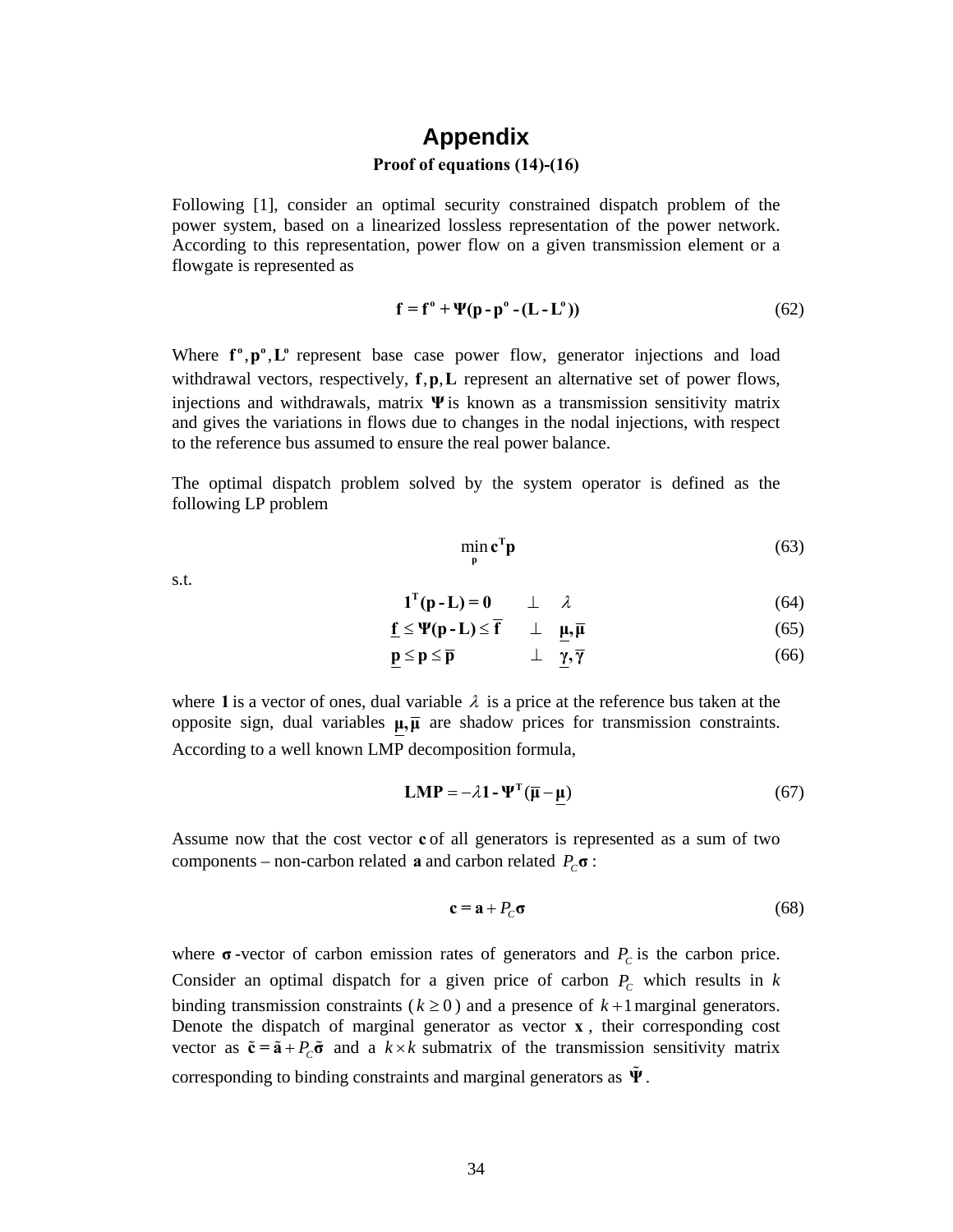Let's assume a small perturbation  $\delta P_c$  to carbon price  $P_c$  which will lead to a change in optimal generator dispatch. However, as explained in [1], if  $\delta P_c$  is small enough, the set of marginal generators will not change. What may change, however, is their dispatch resulting in a new marginal dispatch vector  $\mathbf{x} + \delta \mathbf{x}$ . Since the system load remains the same, by following the logic used in [1] it is easy to see that the optimal redispatch could be obtained from the solution of the following LP problem

$$
\min_{\delta \mathbf{x}} \tilde{\mathbf{c}}^{\mathrm{T}} \delta \mathbf{x} \tag{69}
$$

s.t.

$$
\mathbf{1}^{\mathrm{T}} \delta \mathbf{x} = \mathbf{0} \qquad \perp \quad \lambda \tag{70}
$$

$$
\tilde{\Psi}\delta x = 0 \qquad \perp \quad \mu \tag{71}
$$

The Lagrangian for this problem is equal to

$$
\Lambda = \tilde{\mathbf{c}}^{\mathrm{T}} \delta \mathbf{x} + \lambda \mathbf{1}^{\mathrm{T}} \delta \mathbf{x} + \mu^{\mathrm{T}} \tilde{\mathbf{\Psi}} \delta \mathbf{x}
$$
(72)

and the optimality condition  $\frac{a_{11}}{a_{12}} = 0$  $(\delta x)$ *d*  $\frac{d\Lambda}{d(\delta x)} = 0$  is represented as the following system of linear equations:

$$
\begin{bmatrix} \mathbf{1}^{\mathrm{T}} \\ \tilde{\mathbf{\Psi}}^{\mathrm{T}} \end{bmatrix} \begin{bmatrix} \lambda \\ \mathbf{\mu} \end{bmatrix} = -\tilde{\mathbf{a}} - P_c \tilde{\mathbf{\sigma}} \tag{73}
$$

Its solution is equal to

$$
\begin{bmatrix} \lambda \\ \boldsymbol{\mu} \end{bmatrix} = -\begin{bmatrix} \mathbf{1}^{\mathrm{T}} \\ \tilde{\mathbf{\Psi}}^{\mathrm{T}} \end{bmatrix}^{-1} \tilde{\mathbf{a}} - P_c \begin{bmatrix} \mathbf{1}^{\mathrm{T}} \\ \tilde{\mathbf{\Psi}}^{\mathrm{T}} \end{bmatrix}^{-1} \tilde{\mathbf{\sigma}}
$$
(74)

Equation (74) leads to the following:

$$
\begin{bmatrix}\n\frac{\partial \lambda}{\partial P_C} \\
\frac{\partial \mu}{\partial P_C}\n\end{bmatrix} = -\begin{bmatrix} \mathbf{1}^{\mathrm{T}} \\ \tilde{\mathbf{\Psi}}^{\mathrm{T}} \end{bmatrix}^{-1} \tilde{\mathbf{\sigma}}
$$
\n(75)

As shown in [1],

$$
\begin{bmatrix} MCI_0 \\ -\text{SCI} \end{bmatrix} = \begin{bmatrix} \mathbf{1}^{\mathrm{T}} \\ \tilde{\mathbf{\Psi}}^{\mathrm{T}} \end{bmatrix}^{-1} \tilde{\sigma}
$$
(76)

where  $MCI_0$  is a marginal carbon intensity at the reference bus and **SCI** are shadow carbon intensities of binding transmission constraints.